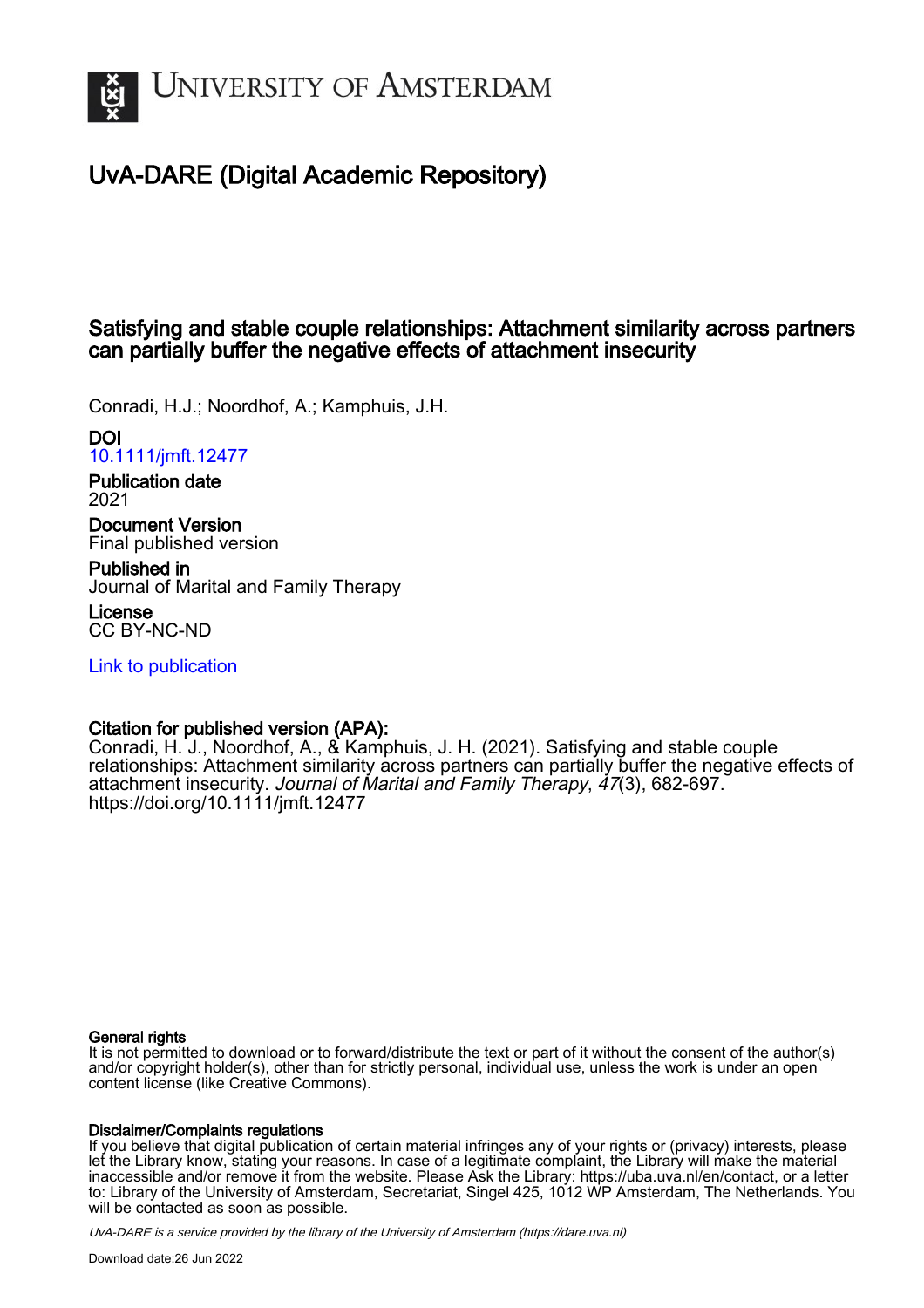DOI: 10.1111/jmft.12477



# **Satisfying and stable couple relationships: Attachment similarity across partners can partially buffer the negative effects of attachment insecurity**

**Henk Jan Conradi** | **Arjen Noordhof** | **Jan H. Kamphuis**

Department of Clinical Psychology, University of Amsterdam, Amsterdam, The Netherlands

#### **Correspondence**

Henk Jan Conradi, University of Amsterdam, Postbus 15933, 1001 NK Amsterdam, The Netherlands.

#### **Abstract**

Insecure attachment in couples is negatively associated with relationship functioning. Similarity of partner attachment on the other hand might attenuate such relationship outcomes. We tested the opposing insecurity and similarity hypotheses by examining associations of attachment with relationship satisfaction and instability in a representative community sample of couples  $(N = 1, 014)$ . We expected: (a) negative effects of insecure attachment (main effects of actor and partner avoidance and anxiety, and interaction effects consistent with fearful-avoidance and demand-withdraw patterns); and (b) positive effects of similarity in avoidance and anxiety. Actor-Partner-Interdependence Models showed clear support for the insecurity hypothesis. Main effects of avoidance and anxiety, explained 46.2% of the variance of satisfaction, and 17.9% of instability. We conclude that reducing insecurity of attachment, in particular avoidance, must be a central target in couple therapy. Interestingly, similarity of attachment can partially buffer the negative effects of attachment insecurity. Clinical implications are discussed.

#### **KEYWORDS**

APIM, attachment insecurity, attachment similarity, demandwithdraw, fearful-avoidant attachment, relationship instability, relationship satisfaction, representative community sample

This is an open access article under the terms of the [Creative Commons Attribution-NonCommercial-NoDerivs](http://creativecommons.org/licenses/by-nc-nd/4.0/) License, which permits use and distribution in any medium, provided the original work is properly cited, the use is non-commercial and no modifications or adaptations are made. © 2021 The Authors. *Journal of Marital and Family Therapy* published by Wiley Periodicals LLC on behalf of American Association for Marriage and Family Therapy.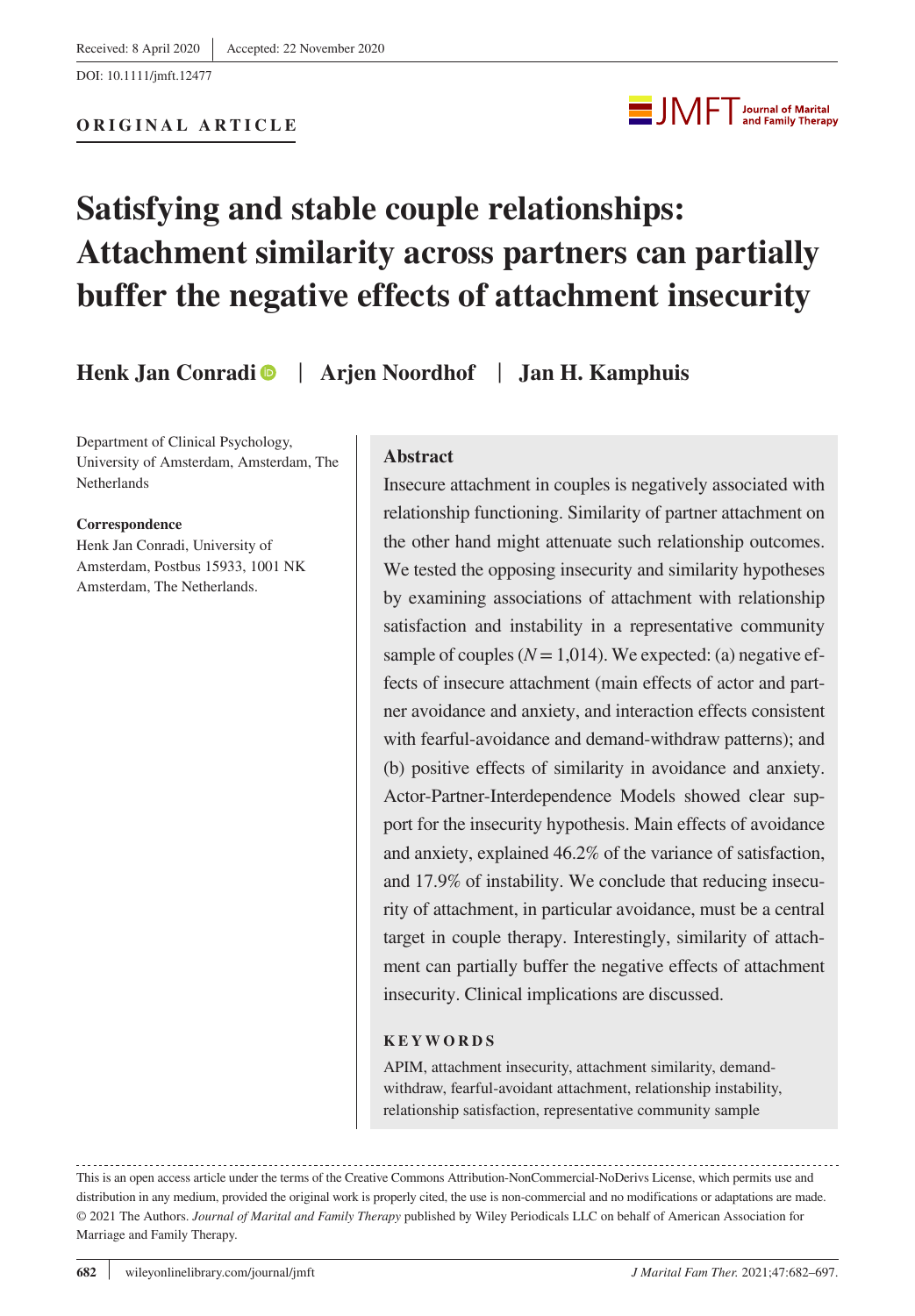

## **INTRODUCTION**

Satisfying relationships are a source of psychological and somatic well-being and can serve as a buffer against life's stresses. Dissatisfying relationships on the other hand, induce and amplify distress (Lebow et al., 2012). Over time this can add to relationship instability, defined as thoughts and actions related to breaking up the relationship (e.g., Yeh et al., 2006). Relationship satisfaction and stability are largely dependent on how partners coregulate their emotions, i.e., regulate their own and their partner's emotions (Levenson et al., 2015). A principal and enduring factor in emotion coregulation are attachment strategies of partners (Fraley & Brumbaugh, 2004). Attachment strategies determine whether and how people organize validation and support from their partners when they feel distressed (Mikulincer & Shaver, 2016). Insecurely attached partners, scoring high on avoidance and/or anxiety, are less adequate in emotion regulation than securely attached partners, and they consequently report lower relationship satisfaction (Li & Chan, 2012) and higher instability (Davila & Bradbury, 2001; Duemmler & Kobak, 2001).

The adverse effects of attachment insecurity may be attenuated however by partner similarity, a protective factor emphasized by Gottman in the context of conflict resolution (1999). He hypothesized that partners who are similar in conflict strategies, irrespective of their (dys-)functionality, have relatively favorable relationship outcomes as they recognize and understand each other's way of regulating emotions. By extension, it can be hypothesized that partners similar in attachment strategies, irrespective of degree of attachment insecurity, have better relationship outcomes than dissimilar partners because they recognize and understand the other's way of regulating emotions. In other words: insecure attachment may be less problematic in partners similar in attachment.

We posit two hypotheses: (a) the *insecurity hypothesis* predicting that attachment insecurity in a couple determines the level of relationship dissatisfaction and instability; (b) the *similarity hypothesis* predicting that similarity of attachment between partners has the effect of promoting relationship satisfaction and stability above and beyond the impact of attachment insecurity.

## **The insecurity hypothesis and its empirical support**

The insecurity hypothesis stresses the importance of insecure attachment in couples as the foundation of relationship dysfunction. The more insecurely attached, the less satisfied both partners will be. Securely attached people have the confidence rooted in past experience that attachment needs for validation (being loved), support (receiving help when needed) and consolation (being comforted when distressed) can be satisfied by seeking proximity to their partner and openly expressing these needs. This primary attachment strategy leads to a functional coregulation of emotions that promotes satisfying and stable relationships (Mikulincer & Shaver, 2016). Conversely, insecure attachment, characterized by use of the secondary attachment strategies of hyper- and/or deactivation of the attachment system, is associated with relationship dissatisfaction and instability. *Hyperactivation* develops in individuals who are anxious about rejection and abandonment, and are uncertain whether their attachment needs will be satisfied. In order to minimize the chance of being rejected they employ hyperactivation strategies like persistent appeals for emotional closeness, clinging, and other coercive behavior directed at their partners. When partners do not meet attachment needs, anger may surface, which may lead to relational tension, relationship dissatisfaction, and instability (Mikulincer & Shaver, 2016). *Deactivation* of attachment behavior develops in individuals who are convinced that partners will neglect or reject proximity bids and will not fulfill attachment needs. Presumably for self-protection, these individuals tend to deny attachment needs and avoid intimacy with their partners by distancing from them. Consequently, avoidantly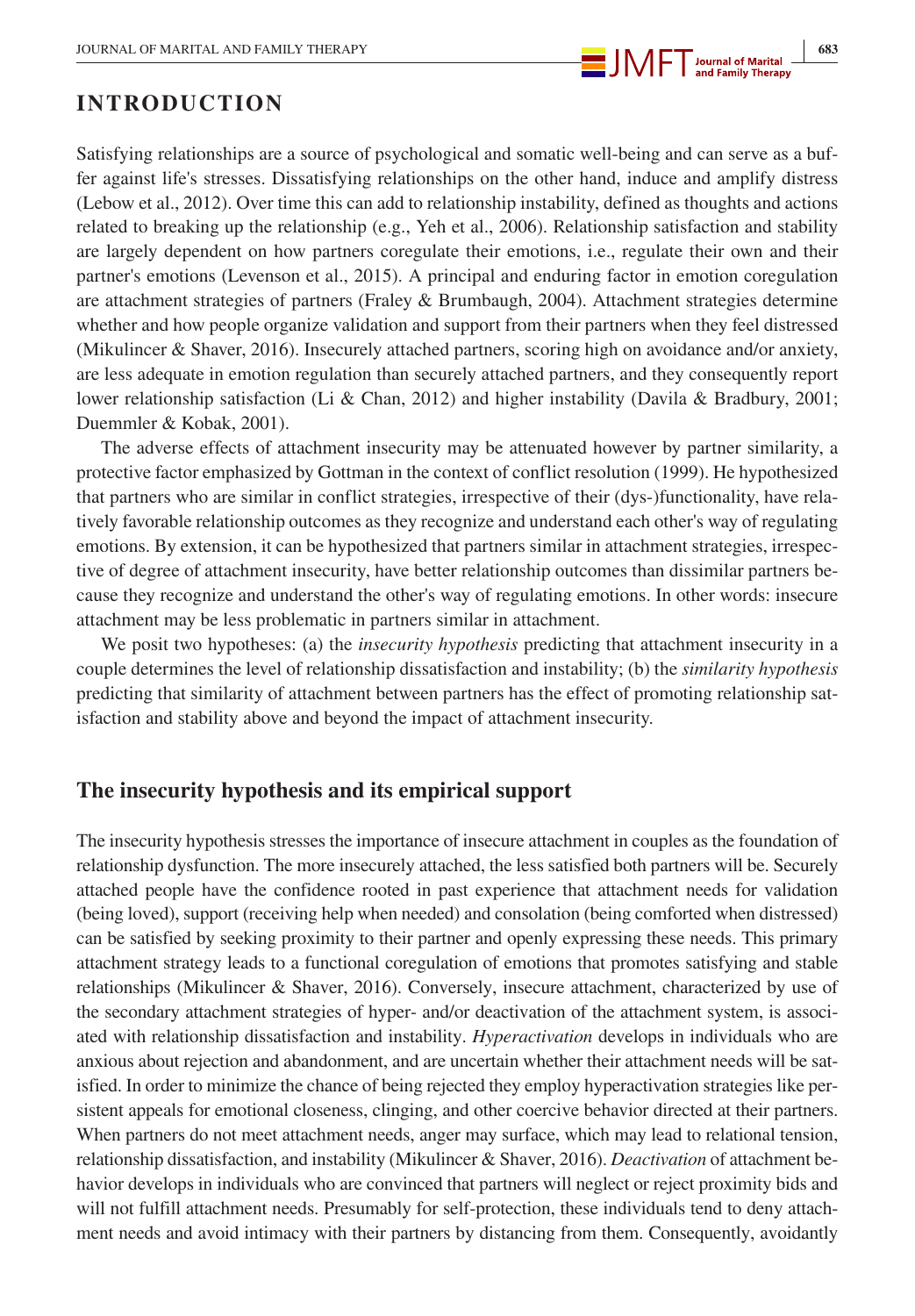attached people prefer to rely on themselves for emotion regulation, resulting in impeded connectedness between partners and dissatisfying and unstable relationships (Mikulincer & Shaver, 2016).

Empirical support for the insecurity hypothesis concerning relationship satisfaction is robust. A large meta-analysis revealed negative correlations between the anxiety about rejection and avoidance of intimacy dimensions on the one hand, and relationship satisfaction on the other (Li & Chan, 2012). The negative effect of avoidance was observed to be significantly larger than that of anxiety. This meta-analysis concerned actor effects or the effects of attachment on relationship satisfaction within one individual. Partner effects of attachment, or the effects of the partner's avoidance and anxiety on the actor's relationship satisfaction, are also negative although weaker than actor effects as a recent meta-analysis shows (Candel & Turliuc, 2019).

Empirical support for the insecurity hypothesis concerning relationship stability is relatively scant and predominantly based on categorical analyses of attachment styles, i.e., participants being assigned to mutually exclusive secure, preoccupied, or dismissing styles. Findings suggest that preoccupied and dismissing styles are associated with more instability as expressed by shorter relationships and a higher likelihood to be divorced (Birnbaum et al., 1997; Duemmler & Kobak, 2001; Feeney & Noller, 1990; Hazan & Shaver, 1987; Kirkpatrick & Davis, 1994; Kirkpatrick & Hazan, 1994). Categorical style measures, however, are problematic in that they are inherently based on somewhat arbitrarily cutoffs, and sacrifice statistical power relative to dimensional analyses.

Interaction effects of avoidance and anxiety within partners (fearful-avoidance) and between partners (associated with demand-withdraw dynamics) may worsen relationship outcomes further. Fearfulavoidance is found in individuals who score high on both avoidance and anxiety, meaning they alternate between hyper- and deactivation (Bartholomew & Horowitz, 1991). Fearful-avoidantly attached individuals have shown vulnerability for many adverse outcomes (e.g., representations of others, psychopathology in general etc.), and are more likely to end up in a violent relationship (Mikulincer & Shaver, 2016). Such results would already be expected on the basis of the summation of the main effects of anxiety and avoidance, but this specific interaction of strategies may amplify negative outcomes.

Demand-withdraw dynamics are present in many couples seeking therapy and is, as clinicians know well, hard to modify (c.f. Jacobson & Margolin, 1979). In this pattern, one partner demands the other to change by expressing complaints and anger, while the other withdraws. Demand triggers withdrawal and vice versa. Diverging needs for intimacy underlie this dynamic, with the demanding partner urging for more intimacy and the withdrawing partner defending autonomy (Christensen, 1988). The pattern has been linked to combinations of anxious and avoidant partners (Millwood & Waltz, 2008), with anxious partners urging for closeness and avoidant partners seeking independence. It is to be expected that the main effects of anxiety and avoidance will be predictive of such demand-withdraw patterns, as each of these strategies may well provoke the opposite reaction in a partner. If this specific combination of strategies in a couple produces worse results than each strategy alone, then one might expect interactions between anxiety of one partner and avoidance of the other to be predictive of negative relationship outcome.

Although the demand-withdraw dynamic is extensively studied in terms of destructive communication (Christensen, 1988), empirical evidence of attachment-based demand-withdraw effects on relationship outcomes is surprisingly scarce and still not very well established. Feeney et al. (1994) found that the combination of female attachment anxiety together with male attachment avoidance was associated with lower relationship satisfaction. No empirical research has specifically addressed the demand-withdrawal impact on relationship instability. However, Doumas et al. (2008) found an interaction effect of female anxiety and male avoidance on partner violence. Another study, examining interpersonal coping styles resembling attachment, found an interaction effect of actor anxious and partner dismissive coping on relational discord but not closeness (Chow et al., 2014). In sum, the scant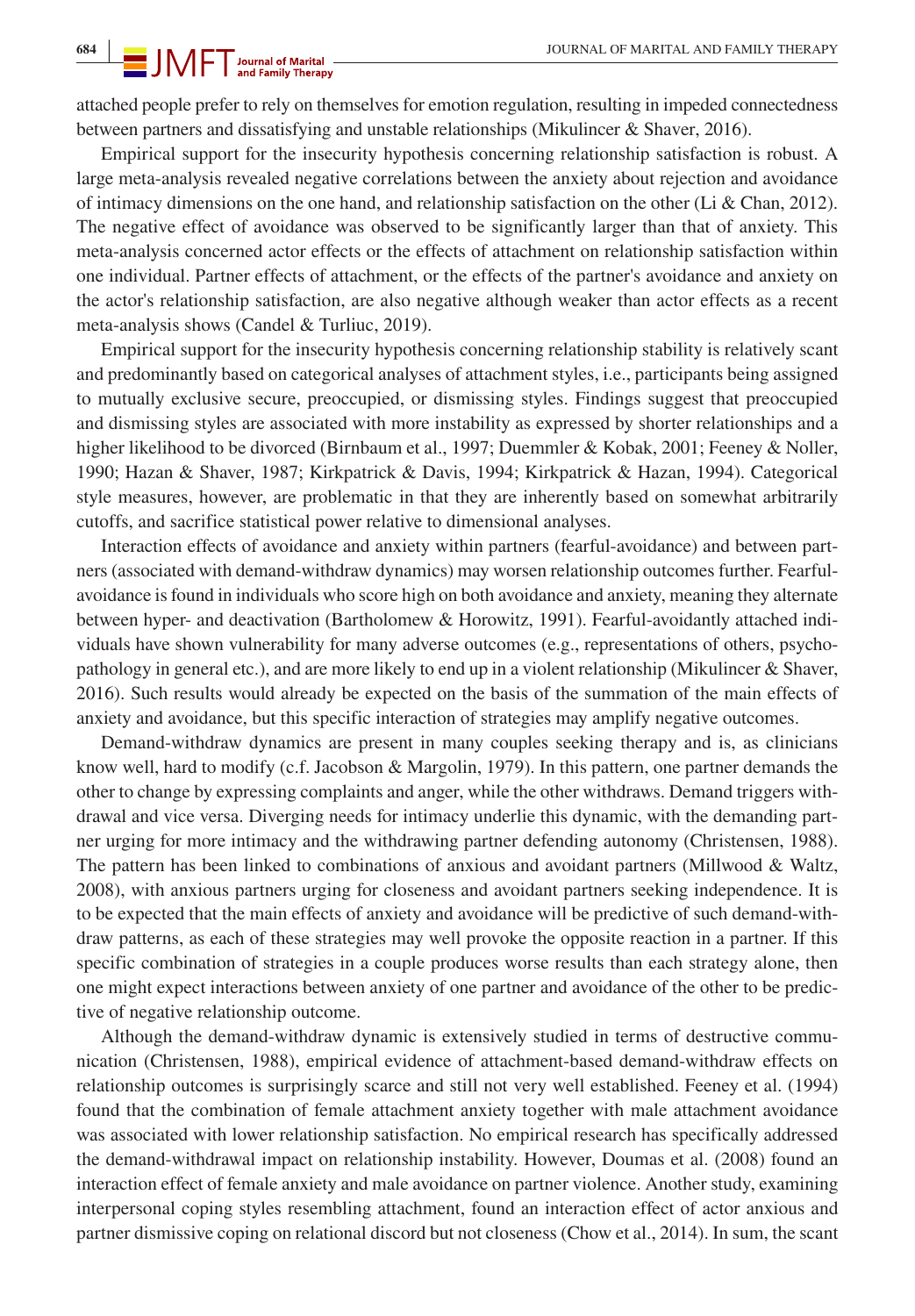

extant evidence suggests that the anxiety with avoidance interaction has additional detrimental effects on relationship functioning beyond the main effects of avoidance and anxiety.

#### **The similarity hypothesis and its empirical support**

The similarity hypothesis states that partners with similar attachment strategies will have more satisfying and stable relationships than partners who are dissimilar. As mentioned, in the context of research on conflict styles, Gottman (1999) speculated that the salience of similarity derives from shared formative experiences that help to understand each other's emotional reactions and needs. Indeed, Murray et al. (2002) found a positive association between perceptions of similarity between partners and their sense of feeling understood and self-reported relationship satisfaction. Understanding may subsequently prevent escalation (c.f. Gonzaga et al., 2007). Conversely, dissimilarity may breed misunderstanding and impede connection. Together this research (Gonzaga et al., 2007; Gottman, 1999; Murray et al., 2002) suggests that partners sharing similar attachment strategies will better understand each other's emotion regulation and attachment needs which may promote more functional relationships. For example, partners who are similar in avoidance of intimacy may strive for commensurate levels of autonomy, which will prevent protracted disagreements about the optimal balance of autonomy vs. intimacy in the relationship. Likewise, partners who are similar in anxiety about rejection and have comparable needs for validation and support may experience attenuation of dyadic distress caused by one partner feeling pressed to validate or provide support because the other partner complains about insufficiently met emotional needs.

To our knowledge, the attachment similarity hypothesis has not yet been empirically tested regarding relationship functioning. Positive effects of partner similarity have been documented for related constructs however. For example, similarity in terms of the degree of attractiveness of the partners to each other (Luo & Klohnen, 2005), similarity in values (Acitelli et al., 2001) and similarity in personality were all found to be positively associated with relationship satisfaction (e.g. Gonzaga et al., 2007; Russell & Wells, 1991), although Gattis et al. (2004) found no effects for similarity in personality. On the other hand, no effect was found for similarity in self-control (Vohs et al., 2011), nor for similarity in conflict styles (Busby & Holman, 2009). In short, extant support for the similarity hypothesis in general is mixed, and no research has specifically tested this hypothesis for attachment.

### **The current study**

In sum, this study replicates and extends research on the impact of attachment on relationship satisfaction and instability by testing two hypotheses. (a) We expected negative main actor and partner effects of avoidance and anxiety, and negative interaction effects of fearful-avoidance and demand-withdraw dynamics (insecurity hypothesis). (b) Moreover, we tested whether partner similarity might buffer the negative insecurity effects and yield incremental predictive power for relationship outcomes (similarity hypothesis).

#### **METHOD**

### **Participants and procedure**

Couples were recruited by *Flycatcher*, an internet research company originally affiliated with the University of Maastricht. The Flycatcher panel consists of approximately 10,000 members who live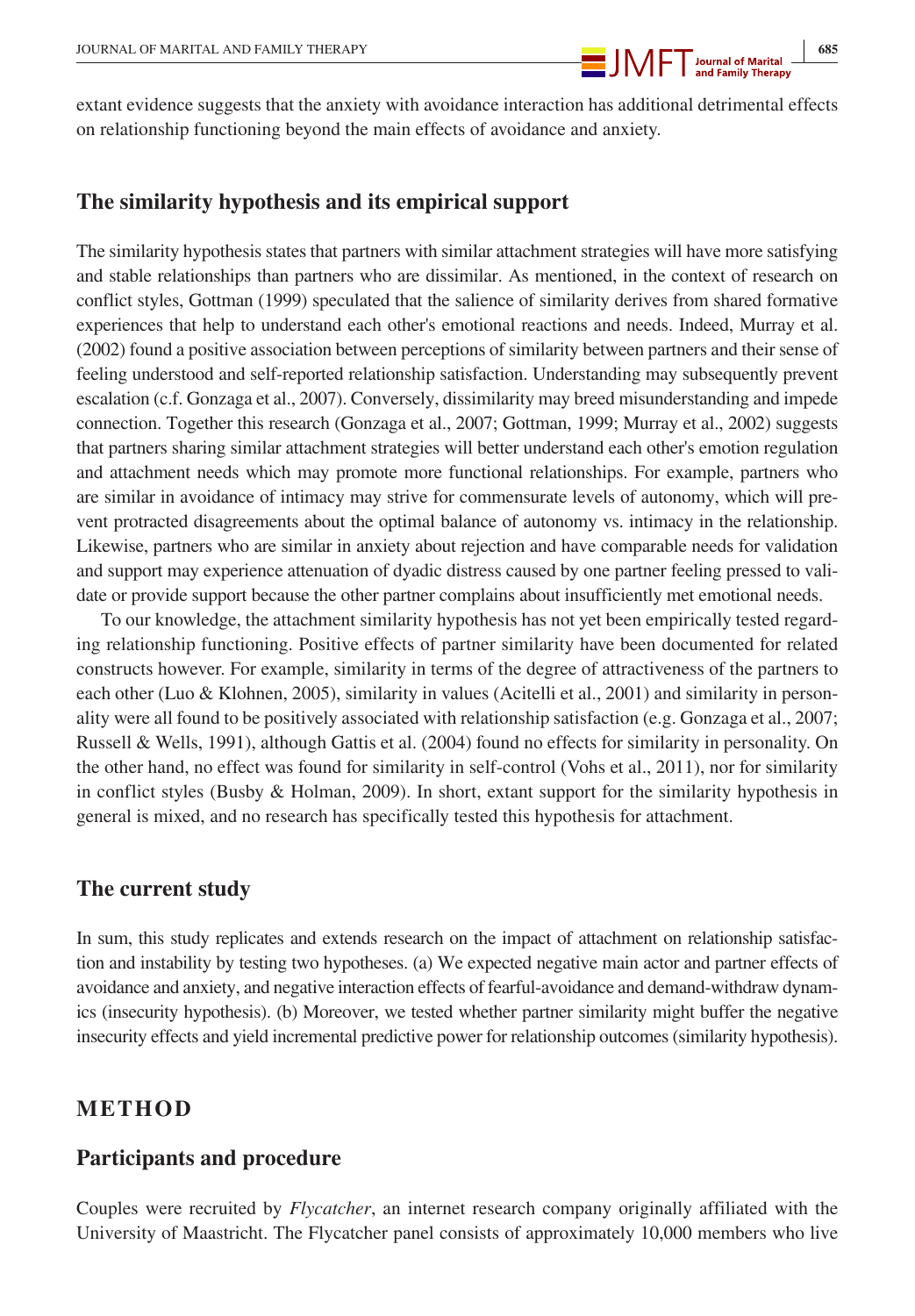all over the Netherlands in urban as well as rural areas. Panel members participate in scientific studies in exchange for a financial compensation. Inclusion criteria were: (a) being 18 years of age or older and (b) having a heterosexual relationship with a duration of at least half a year. These criteria were applied to focus our research on attachment effects in enduring relationships in which interdependency has developed to some extent, such that interaction patterns have crystallized and relationship issues may have surfaced. Homosexual relationships were excluded because of power considerations. As approximately 5% of the population reports being homosexual, we would expect too few homosexual couples for any of the models to be tested. Members of the Flycatcher panel were sampled in order to obtain a Dutch representative community sample of at least 1,000 couples with regard to age and educational attainment. Panel members were requested to involve their partners. This resulted in the current sample of 1,014 couples (see flow chart in online Figure S1).

Sample characteristics are displayed in online Table S1. Participants were on average 52.6 years old  $(SD = 14.6)$ , with women significantly younger than men (by 2.9 years). Sample composition was largely in line with the representative demographic statistics collected by the Central Bureau of Statistics (CBS) on the Dutch population of 18 years and older. Not surprisingly however, our sample contained relatively fewer people in the category  $18-24$  years old  $(3\% \text{ vs. } 11\%)$  and more in the category 60–64 years old (14% vs. 8%) than in the CBS data. More than likely, this deviation was due to the selection criterion of having had a relationship of at least half a year. The distribution of level of educational attainment (low 29.5%, middle 38.2%, high 32.2%) was fairly representative for the Dutch population as reported by CBS (low 29.6%, middle 42.6% and high 27.8%). Mean relationship duration was about 25 years and 80% of the couples were married. Men scored significantly higher on attachment Avoidance than women, whereas women scored higher on Relationship instability. No gender differences were found for attachment Anxiety and Relationship satisfaction.

#### Measures

#### *Adult attachment*

The Experiences in Close Relationships questionnaire (ECR; Brennan et al., 1998) measures adult attachment dimensions in romantic relationships. It comprises two subscales of 18 items each: Anxiety about rejection and abandonment, i.e., the expectation of being perceived by partners as unacceptable or unlovable (example item "I worry about being abandoned"), and Avoidance of intimacy, i.e., the expectation of inaccessibility and unresponsiveness of partners to one's attachment needs (reverse scored example item "I turn to my partner for many things, including comfort and reassurance"). Items are scored on a 7-point Likert scale ranging from 1 (disagree strongly) through a middle position 4 (neutral/mixed) to 7 (agree strongly). The Dutch translation of the original ECR was found to have favorable psychometric properties in both a community and a student sample (Conradi et al., 2006). Another large representative population sample of Dutch *individuals* (*N* = 1,019; Conradi et al., 2018), not to be confused with the sample of *couples* used in this study, yielded mean item scores of 2.59 for Avoidance and 3.18 for Anxiety, and norms for identification of the top 40% scorers on Avoidance ( $\geq$ 2.78) and Anxiety ( $\geq$ 3.50) needed for the sensitivity analyses described below. High internal consistencies were observed in the present sample, with Cronbach's  $\alpha = .92$  for men and .91 for women for Avoidance, and .88 for both genders for Anxiety.

Attachment dissimilarity scores were calculated by taking the absolute difference between actor and partner Avoidance and actor and partner Anxiety, respectively. Partners are similar on, for example, their anxiety scores, when the difference between their anxiety scores is small *irrespective* of the magnitude of the individual anxiety scores. Low dissimilarity scores indicate high resemblance between partners and high dissimilarity scores indicate low resemblance (Vohs et al., 2011).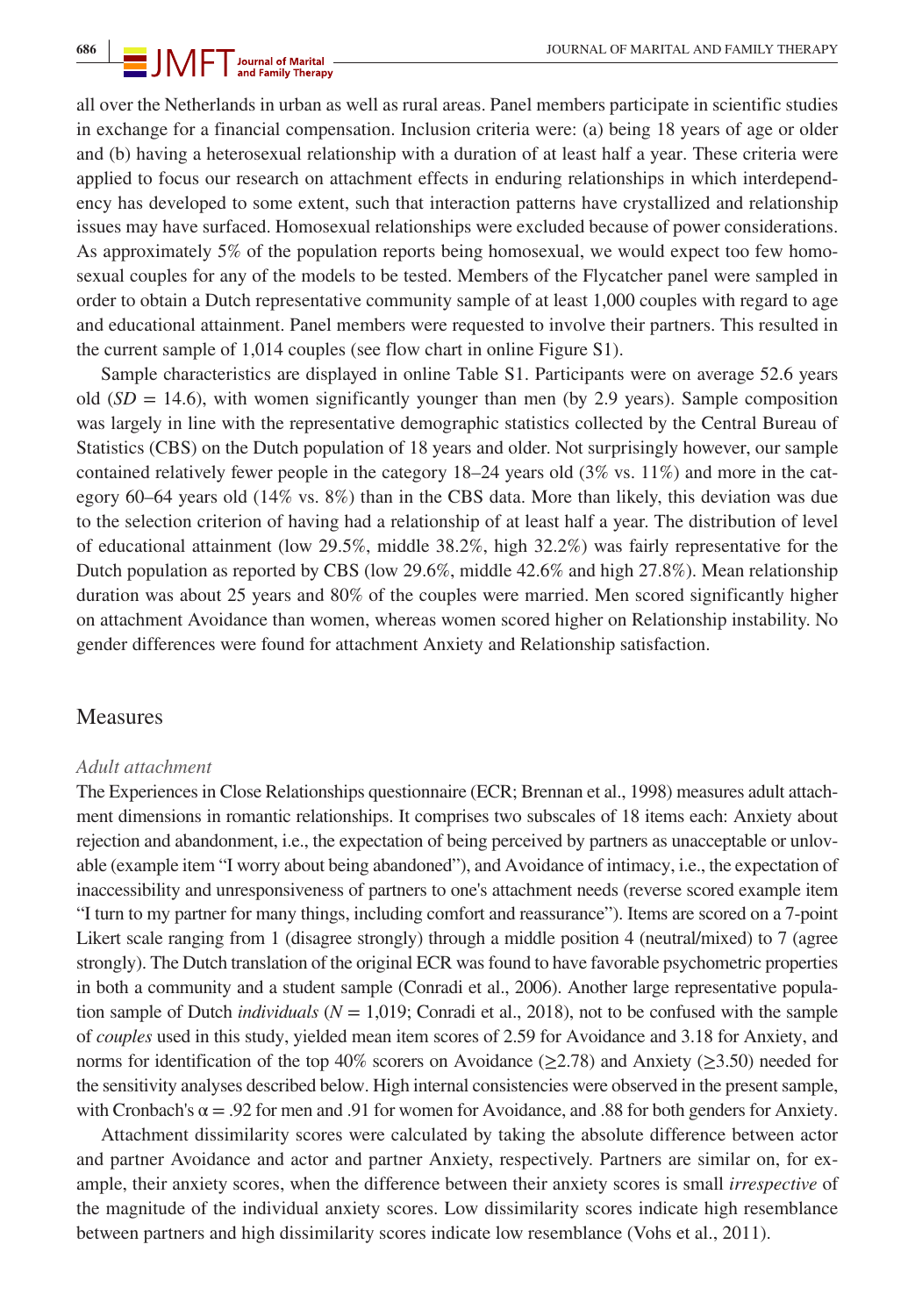

#### *Relationship satisfaction*

The Dyadic Adjustment Scale (DAS; Spanier, 1976) was used to assess relationship satisfaction. The total score of the 32-item DAS measures multiple aspects of relationship satisfaction, including cohesion, affectional expression, consensus/conflict, and satisfaction (example item "Do you confide in your mate?"). Responses are indicated on Likert scales with variable response options, such that a higher total score is indicative of higher satisfaction with the relationship. Scores of 97 or below indicate relationship distress. Construct validity is strong (Spanier, 1976). In the present sample, internal consistencies were high (Cronbach's  $\alpha = .92$ , for men and women).

#### *Relationship instability*

The Marital Status Inventory (MSI; Weiss & Cerreto, 1980) measures relationship instability in terms of concrete steps taken towards dissolution of the relationship by means of 14 true-false items (example item "I have made specific plans to discuss separation or divorce with my spouse. I have considered what I would say, etc."). Research has shown that the MSI is a reliable measure with strong construct and discriminant validity in couples (Crane et al., 1984). Cutoff scores are  $\geq 4$  for men and  $\geq 5$  for women (Whiting & Crane, 2003). In the present sample, Cronbach's  $\alpha = .81$  for men and .80 for women.

## **Statistical analyses**

Because measurements between partners are not independent, we applied a multi-level Actor-Partner Interdependence Model (APIM; Cook & Kenny, 2005) with couple as the unit of analysis, and partners nested within these couples. The multi-level models were estimated using linear mixed models (for using normal distributions) and generalized linear mixed models (for using negative binomial distributions) as implemented by SPSS version 26. We corrected for within-dyad interdependence of partner scores by including a random intercept at the couple's level.

First, in order to test the insecurity hypothesis, main effects of actor Avoidance, actor Anxiety, partner Avoidance, and partner Anxiety were included. Second, the interaction terms actor Avoidance\*actor Anxiety and partner Avoidance\*partner Anxiety were added to explore the specific importance of fearful-avoidance. Third, the interaction terms actor Avoidance\*partner Anxiety and actor Anxiety\*partner Avoidance were added to explore demand-withdraw patterns. In order to test similarity effects, dissimilarity scores were added for both Avoidance and Anxiety. Individual Relationship satisfaction and Relationship instability were the dependent variables in all models. Inspection of the residuals of Relationship satisfaction revealed a normal distribution. Inspection of the residuals of Relationship instability revealed substantial deviance from normality due to a preponderance of zeros (i.e., 76.3% scored zero, indicating they did not take concrete steps towards relationship dissolution). Hence, we assumed a negative binomial distribution rather than a normal distribution for this variable as it can better accommodate highly skewed distributions (see Sellbom et al., 2014). There were no missing data.

To ascertain comparability of coefficients, all independent variables were transformed into z-scores, as well as the dependent variable Relationship satisfaction (Hox, 2010). As Relationship instability was not normally distributed, we did not standardize these scores. Note however that the relative strength of coefficients is interpretable within the analyses of Relationship instability due to standardization of the independent variables. The interaction terms were based on the *z*-scores of Avoidance and Anxiety. The latter are by definition mean-centered. Explained variance of each model was computed by dividing the variance of the fixed predicted value by the sum of the variances of the fixed predicted value, the random effects and the residuals (Nakagawa & Schielzeth, 2013).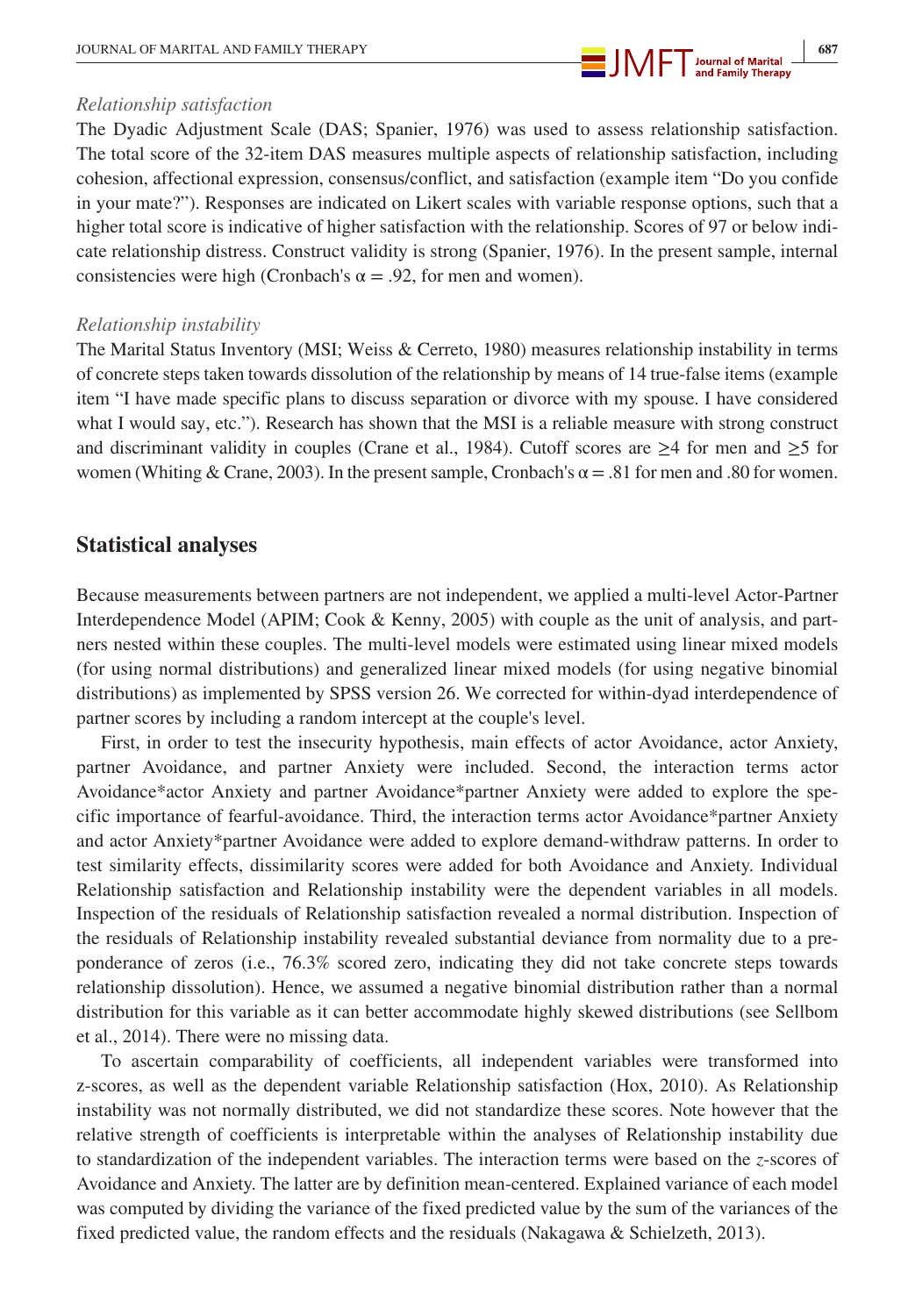In dyadic analysis distinguishability within dyads needs to be tested. Within couples partners can be distinguished in terms of gender. Hence, we tested whether gender did moderate the influence of each predictor on the outcomes. We evaluated model fit of the tested models (main effects, fearful-avoidance, demand-withdraw and similarity) with Akaike's Information Criterion (AIC) and Schwarz's Bayesian Criterion (BIC). Smaller values indicate better fitting models provided that the difference between models is greater than two points BIC (see Raftery, 1995). Adding the main effect of gender, and the interactions of gender with each of the independent variables to the models was evaluated likewise. We tested six models. In model 1 we estimated main actor effects (actor Avoidance and Anxiety). In model 2 we added main partner effects (partner Avoidance and Anxiety) to model 1 in order to estimate to what extent partner effects added surplus predictive value compared to the main actor effects. In model 3 we added both Dissimilarity indices (dissimilarity of Avoidance and Anxiety) to the main actor effects in order to estimate the surplus predictive value of similarity on top of actor Avoidance and Anxiety. In model 4 we extended model 2 by adding both Dissimilarity indices to test for possible surplus effects on top of main actor and partner effects. In model 5 we extended the basic insecurity model, i.e., the main actor and partner effects of model 2, by adding the interaction terms of Fearful-Avoidance and Demand-Withdraw. Finally, in model 6 we added both Dissimilarity indices to the extended insecurity model 5.

These analyses were conducted on our community sample of couples. However, because the large majority (approximately 60%) of individuals in community samples are securely attached (Mickelson et al., 1997), we conducted a sensitivity analysis in which we omitted the couples in which both partners were securely attached. Accordingly, we could determine attachment effects in a less secure, more vulnerable subsample. To identify securely attached individuals we used the above-mentioned cutoff scores. Secure attachment was found in 68% of the partners of the current couples sample, in line with the 59% found in a US general population sample (Mickelson et al., 1997). Of the couples 56.9% was double securely attached. These couples were excluded leaving a less secure subsample of 437 couples (874 partners). For descriptive statistics on socio-demographic characteristics and study variables of the less secure subsample, see Table S1 (online).

## **RESULTS**

#### **Zero-order correlations of study variables**

Zero-order correlations between study variables are displayed in Table S2 (online). As was expected, actor and partner Anxiety and Avoidance, the Fearful-Avoidance and Demand-Withdraw interaction terms, and both Dissimilarity indices were negatively associated with Relationship satisfaction and positively or nonsignificant with Relationship instability. Correlations between the Fearful-Avoidance and Demand-Withdraw interaction terms on the one hand, and both Dissimilarity indices on the other hand, were nonsignificant.

#### **Relationship satisfaction**

Table 1 shows the model fit indices and explained variances of all tested models. In general, including gender as main effect resulted in better fitting models (indicating that women reported slightly lower Relationship satisfaction and higher on Relationship instability than men), whereas including the interactions of gender with the independent variables in the models tested resulted in a decrease of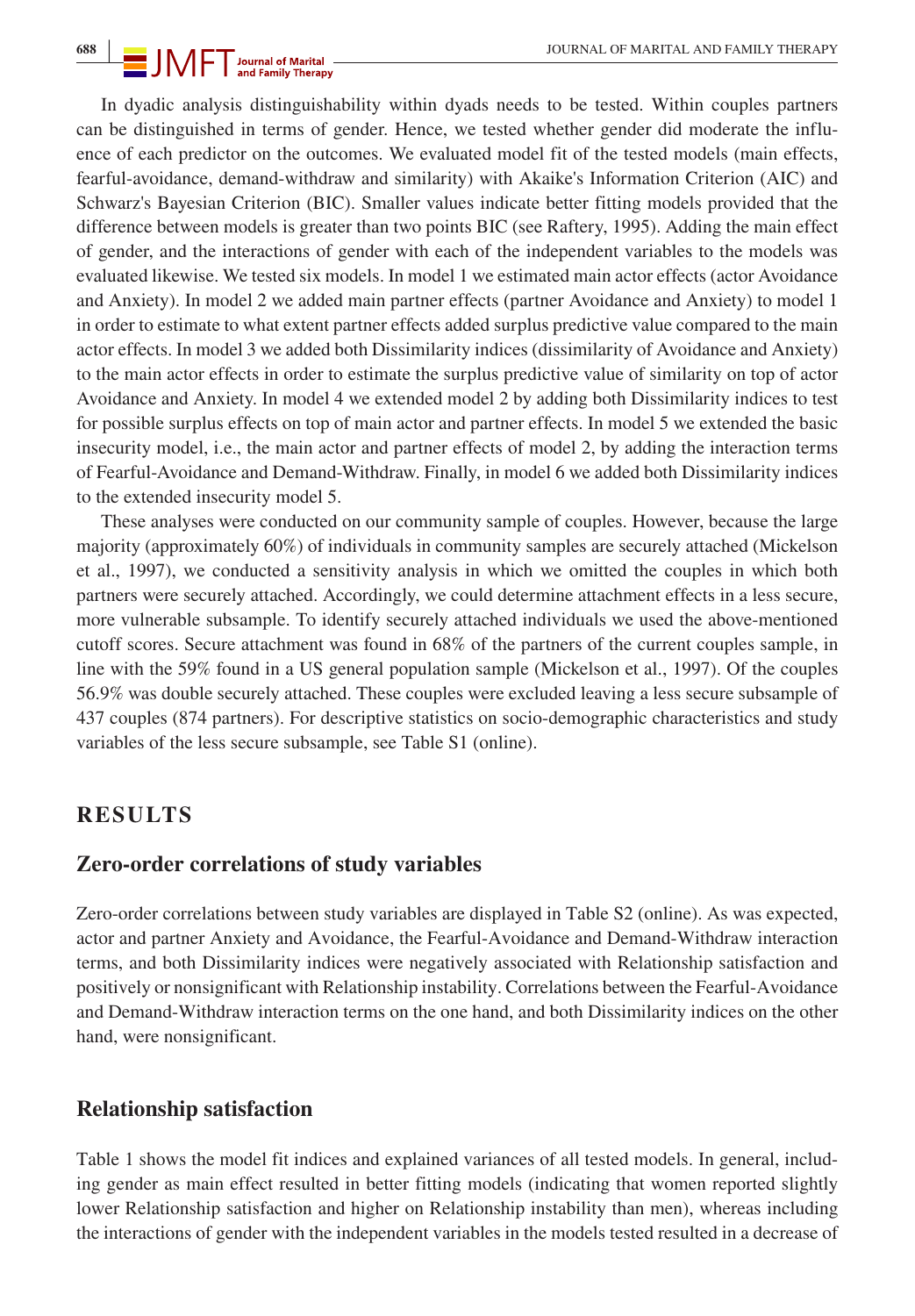| TABLE 1 Relationship Satisfaction and Instability: Model fit criteria and explained variances of tested models |                           |            |                |                       |            |                |
|----------------------------------------------------------------------------------------------------------------|---------------------------|------------|----------------|-----------------------|------------|----------------|
|                                                                                                                | Relationship satisfaction |            |                |                       |            |                |
|                                                                                                                | <b>Total</b> sample       |            |                | Less secure subsample |            |                |
|                                                                                                                | <b>AIC</b>                | <b>BIC</b> | $\mathbb{R}^2$ | <b>AIC</b>            | <b>BIC</b> | R <sup>2</sup> |
| model 1: Actor (actor Avoidance, actor Anxiety)                                                                | 4330.562                  | 4341.787   | 35.1%          | 2110.705              | 2120.242   | 23.6%          |
| model 2: Actor-Partner (model 1 + partner Avoidance, partner<br>Anxiety)                                       | 4189.577                  | 4200.801   | 46.2%          | 2032.533              | 2042.066   | 40.6%          |
| dissimilarity Avoidance,<br>model 3: Actor & Dissimilarity (model 1+<br>dissimilarity Anxiety)                 | 4323.177                  | 4334.400   | 36.3%          | 2115.726              | 2125.258   | 24.1%          |
| model 4: Actor-Partner & Dissimilarity (model $2 +$ dissimilarity<br>Avoidance, dissimilarity Anxiety)         | 4193.658                  | 4204.880   | 46.4%          | 2030.075              | 2039.603   | 41.7%          |
| model 5: Actor-Partner, Fearful-Avoidance & Demand-Withdraw                                                    | 4213.970                  | 4225.190   | 46.1%          | 2053.292              | 2062.815   | $40.6\%$       |
| model 6: Actor-Partner, Fearful-Avoidance, Demand-Withdraw<br>& Dissimilarity                                  | 4217.312                  | 4228.530   | 46.3%          | 2051.115              | 2060.634   | 41.6%          |
|                                                                                                                | Relationship instability  |            |                |                       |            |                |
|                                                                                                                | Total sample              |            |                | Less secure sample    |            |                |
|                                                                                                                | AIC                       | BIC        | $R^2$          | AIC                   | BIC        | $R^2$          |
| model 1: Actor (actor Avoidance, actor Anxiety)                                                                | 4513,353                  | 4518,964   | 15.0%          | 2099.948              | 2104.712   | $8.1\%$        |
| model 2: Actor-Partner (model 1 + partner Avoidance, partner<br>Anxiety)                                       | 4464.575                  | 4470.185   | $17.9\%$       | 2082.643              | 2087.404   | $12.0\%$       |
| model 3: Actor & Dissimilarity (model 1 + dissimilarity Avoidance,<br>dissimilarity Anxiety)                   | 4501.685                  | 4507.295   | $16.9\%$       | 2096.275              | 2101.037   | $11.2\%$       |
| model 4: Actor-Partner & Dissimilarity (model $2 +$ dissimilarity<br>Avoidance, dissimilarity Anxiety)         | 4461.329                  | 4466.938   | 19.1%          | 2073.993              | 2078.752   | $15.9\%$       |
| model 5: Actor-Partner, Fearful-Avoidance & Demand-Withdraw                                                    | 4487.397                  | 4493.005   | 19.1%          | 2102.073              | 2106.830   | 12.5%          |
| model 6: Actor-Partner, Fearful-Avoidance, Demand-Withdraw<br>& Dissimilarity                                  | 4483.678                  | 4489.285   | $21.0\%$       | 2093.337              | 2098.092   | $16.0\%$       |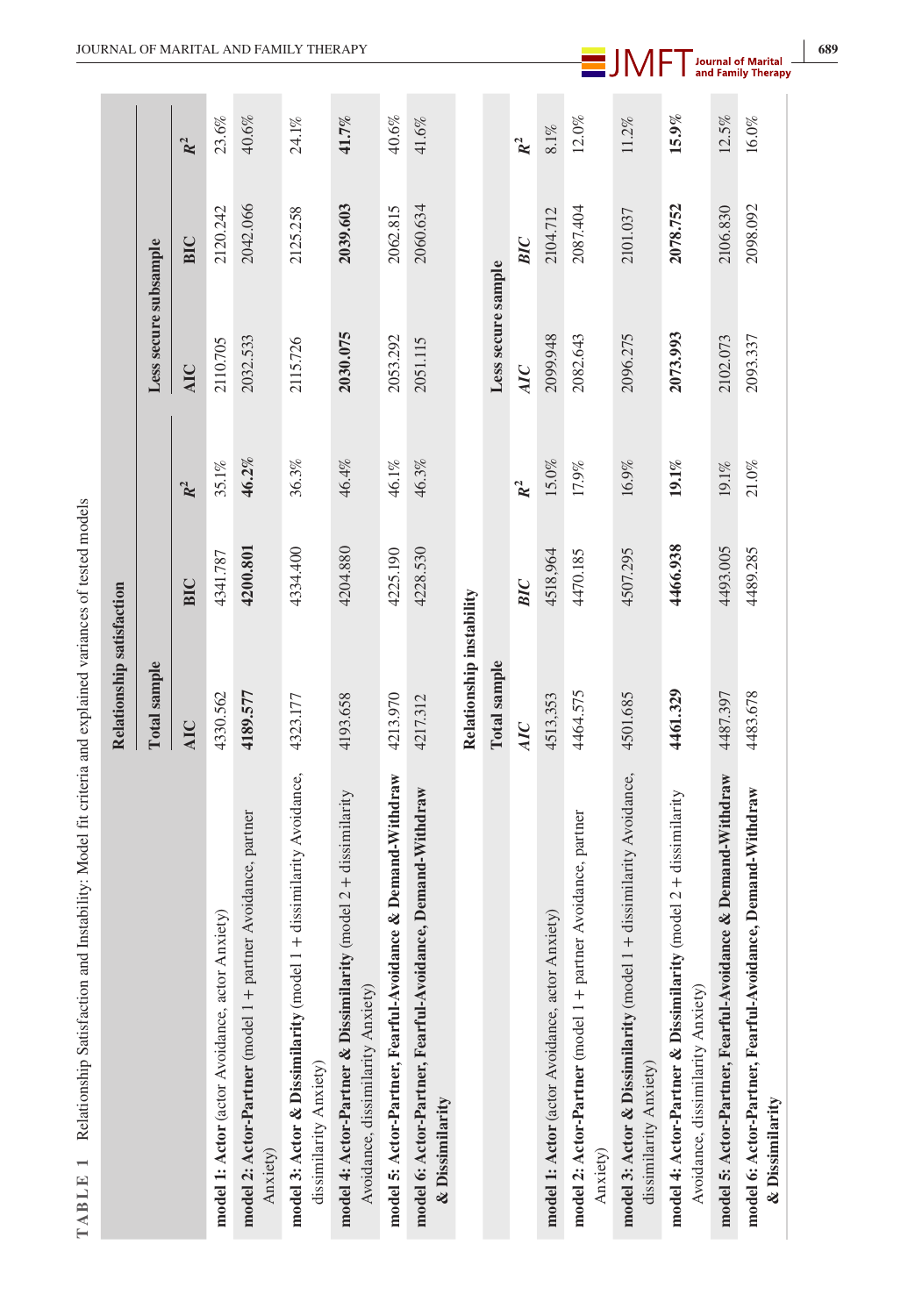model fit. Thus, it was established that dyads could be analyzed as indistinguishable. In all reported models main effects of gender were included, but no gender interaction terms.

Actor Avoidance and Anxiety (model 1) explained 35.1% of variance of Relationship satisfaction (Table 1). Adding main partner effects to actor effects (model 2) resulted in a better fitting model, with 46.2% explained variance ( $\Delta R^2 = 11.1\%$ ). Adding Dissimilarity effects instead of partner effects resulted in a slight improvement in comparison to model 1 ( $\Delta R^2 = 1.2\%$ ), but worse fit than model 2. Adding predictors in subsequent models in all cases resulted in a worsening of model fit (BIC and AIC) and did not improve explained variance substantially (i.e., max  $\Delta R^2 = 0.2\%$ , Table 1). It was concluded that model 2, with only main effects of actor and partner, showed best fit to the data. In this model actor Avoidance showed the largest effect ( $\beta = -.44$ ), followed by actor Anxiety ( $\beta = -.13$ ), partner Avoidance (*β* = −.18) and partner Anxiety (*β* = −.06) (Table 2). An increase of 1 *SD* on actor Avoidance (i.e., 0.87 points) and actor Anxiety (i.e., 0.96 points) indicates a decrease in Relationship satisfaction (DAS) of 6.89 (i.e., −0.44\*15.95 (=*SD* DAS)) and 2.03 points (i.e., −0.13\*15.95), respectively.

Next, we conducted a sensitivity analysis. We examined whether the effects we found for the total sample replicated in the less secure subsample. Results were largely similar to those in the complete sample (Table 1). Again, model 2 (actor and partner main effects) showed a better fit and larger explained variance than model 1 with actor effects only  $(R^2 = 40.6\%; \Delta R^2 = 17.0\%)$ , and most alternative models showed worse fit indices (Table 1). However, model 4 (actor and partner main effects plus the dissimilarity effects) showed a slightly better fit and improved explained variance  $(R^2 = 41.7\%;$  $\Delta R^2 = 1.1\%$ ). In this model the coefficients of the main effects were very comparable to the complete sample, i.e., actor Avoidance ( $\beta = -.46$ ), actor Anxiety ( $\beta = -.17$ ), partner Avoidance ( $\beta = -.22$ ) and partner Anxiety ( $\beta = -11$ ). Additionally, a significant effect was found for Dissimilarity of Anxiety  $(\beta = -13)$ , while Dissimilarity of Avoidance was nonsignificant (Table 2).

#### **Relationship instability**

The main effects of actor attachment (model 1) explained 15.0% variance of Relationship instability (Table 1), which was notably lower than what was found for Relationship satisfaction. Consistent with findings for Relationship satisfaction, adding main partner effects to actor effects (model 2) resulted in a better fitting model with increased explained variance  $(R^2 = 17.9\%; \Delta R^2 = 2.9\%)$ . However, adding the Dissimilarity indices (model 4) to the main actor and partner effects model (model 2) improved fit and explained variance  $(R^2 = 19.1\%; \Delta R^2 = 1.2\%)$  for the prediction of Relationship instability. Adding the four Anxiety\*Avoidance interaction terms resulted in a worse model fit, but increased explained variance (model 6;  $R^2 = 21.0\%$ ;  $\Delta R^2 = 1.9\%$ ). Inspection of the model showed that none of the interaction terms were significantly predictive. Therefore, model 4 was judged to be the most adequate model (Table 1). In this model, actor Avoidance showed the largest effect  $(b = .13)$ , followed by actor Anxiety ( $b = .08$ ), partner Avoidance ( $b = .07$ ), partner Anxiety ( $b = .08$ ) Dissimilarity of Avoidance ( $b = .07$ ) and Dissimilarity of Anxiety ( $b = .09$ ) (Table 2).

As before, we conducted a sensitivity analysis in the subsample of less secure partners. The results for main actor and partner effects and dissimilarity were comparable to those in the full sample. Main actor effects of attachment (model 1) explained 8.1% of the variance (Table 1). Adding main partner effects (model 2) resulted in a better fit and explained variance ( $R^2 = 12.0\%$ ;  $\Delta R^2 = 3.9\%$ ). Adding Dissimilarity indices also improved model fit and explained variance (model 4;  $R^2 = 15.9\%$ ;  $\Delta R^2$  vs. model  $2 = 3.9\%$ ;  $\Delta R^2$  vs. model  $3 = 4.7\%$ ). Adding the four Anxiety\*Avoidance interaction terms to this model clearly worsened model fit and did not improve explained variance ( $\Delta R^2 = 0.1\%$ , Table 1). In the best fitting model (model 4) actor Avoidance had a substantial effect  $(b = .14)$ , and other significant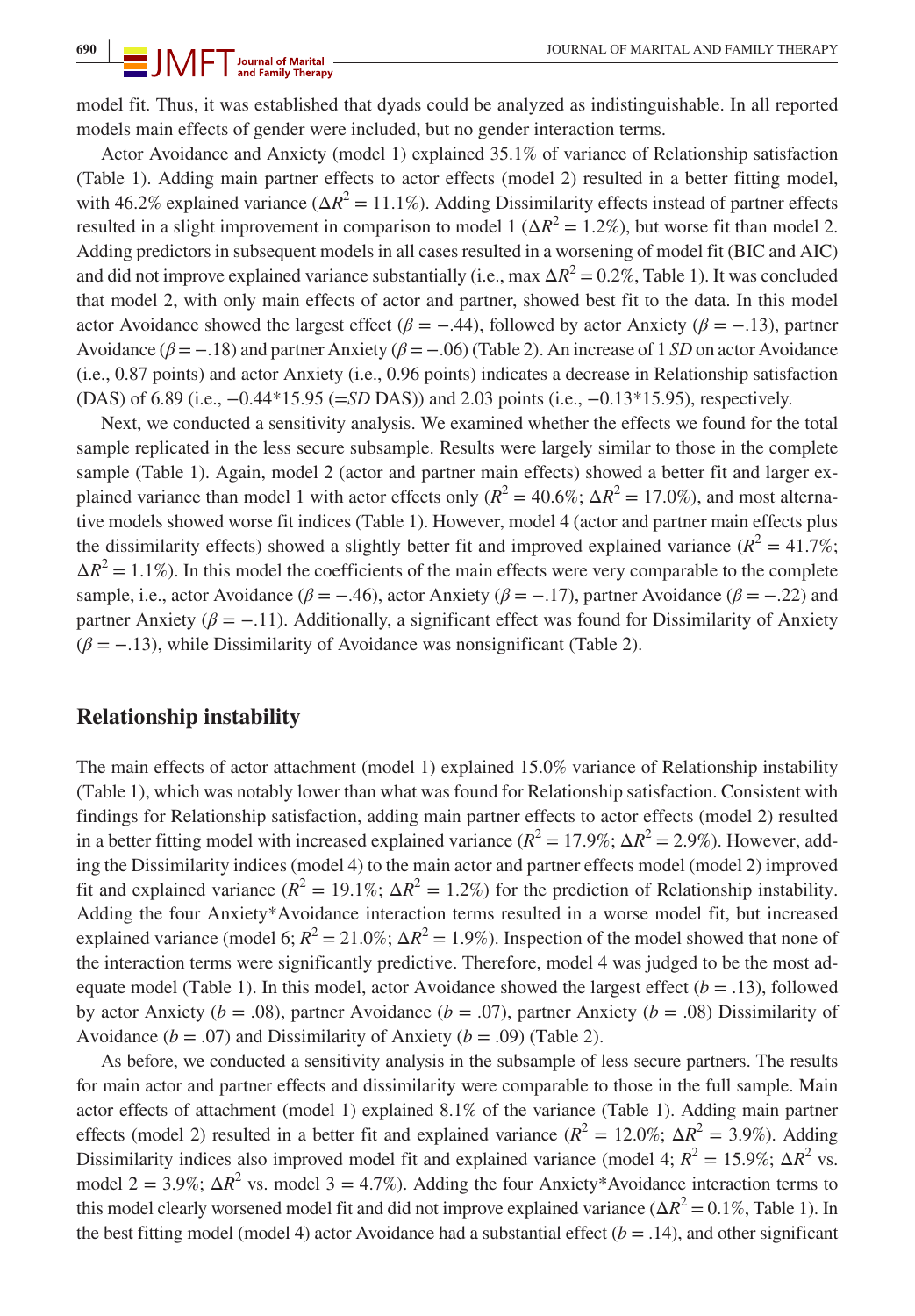|                                                                   |                                                                         | Relationship satisfaction |                              |                                            |                       |              |                                                                   | Relationship instability |             |                                            |                       |                                    |
|-------------------------------------------------------------------|-------------------------------------------------------------------------|---------------------------|------------------------------|--------------------------------------------|-----------------------|--------------|-------------------------------------------------------------------|--------------------------|-------------|--------------------------------------------|-----------------------|------------------------------------|
|                                                                   | Actor, Partner<br><b>Total Sample</b><br>$\mathbf{\mathbf{a}}$<br>model |                           |                              | Actor, Partner<br>Dissimilarity<br>model 4 | Less Secure Subsample |              | Actor, Partner<br><b>Total Sample</b><br>Dissimilarity<br>model 4 |                          |             | Actor, Partner<br>Dissimilarity<br>model 4 | Less Secure Subsample |                                    |
| <b>AIC/BIC</b>                                                    |                                                                         | 4189.577/4200.801         |                              |                                            | 2030.075/2039.603     |              |                                                                   | 4461.329/4466.938        |             |                                            | 2073.993/2078.752     |                                    |
| $R^2$                                                             |                                                                         |                           | 46.2%                        |                                            |                       | 41.7%        |                                                                   |                          | 19.1%       |                                            |                       | 15.9%                              |
|                                                                   | Ŀ,                                                                      | d                         | $\beta$ (SE)                 | F                                          | d                     | $\beta$ (SE) |                                                                   | d                        | $b^e$ (SE)  |                                            | Þ                     | $b^{\rm e}\left( \text{SE}\right)$ |
| Sex                                                               | 8.69                                                                    | .003                      | .07(0.02)                    | 3.90                                       | .049                  | (40.018)     | $-4.135$                                                          | 5.001                    | $-15(0.04)$ | $-2.473$                                   | .014                  | $-.14(0.06)$                       |
| Actor Avoidance                                                   | 533.85                                                                  | 5.001                     | $-44(0.02)$                  | 305.09                                     | 5.001                 | $-.46(0.03)$ | 6.024                                                             | 5.001                    | .13(0.02)   | 4.941                                      | $500 - 2001$          | .14(0.03)                          |
| Actor Anxiety                                                     | 49.78                                                                   | 5.001                     | $-.13(0.02)$                 | 31.15                                      | 5.001                 | $-17(0.03)$  | 3.771                                                             | 5.001                    | .08(0.02)   | 3.479                                      | 001                   | .11(0.03)                          |
| Partner Avoidance                                                 | 94.95                                                                   | 5.001                     | $-.18(0.02)$                 | 70.42                                      | 5.001                 | $-22(0.03)$  | 3.182                                                             | $\overline{001}$         | .07(0.02)   | 2.738                                      | .006                  | .08(0.03)                          |
| Partner Anxiety                                                   | 11.49                                                                   | .001                      | $-.06(0.02)$                 | 14.69                                      | 5.001                 | $-.11(0.03)$ | 3.534                                                             | 5.001                    | .08(0.02)   | 3.305                                      | .001                  | .10(0.03)                          |
| Actor Fearful-Avoidance <sup>a</sup>                              |                                                                         |                           |                              |                                            |                       |              |                                                                   |                          |             |                                            |                       |                                    |
| Partner Fearful-Avoidance <sup>b</sup>                            |                                                                         |                           |                              |                                            |                       |              |                                                                   |                          |             |                                            |                       |                                    |
| Actor Withdraw-Partner Demand <sup>c</sup>                        |                                                                         |                           |                              |                                            |                       |              |                                                                   |                          |             |                                            |                       |                                    |
| Actor Demand-Partner Withdraw <sup>d</sup>                        |                                                                         |                           |                              |                                            |                       |              |                                                                   |                          |             |                                            |                       |                                    |
| Dissimilarity Avoidance                                           |                                                                         |                           |                              | 1.34                                       | .247                  | $-.05(0.05)$ | 2.410                                                             | 016                      | .07(0.03)   | 2.541                                      | $\leq 0.011$          | .10(0.04)                          |
| Dissimilarity Anxiety                                             |                                                                         |                           |                              | 9.68                                       | .002                  | $-13(0.04)$  | 3.222                                                             | 001                      | .09(0.03)   | 3.320                                      | 5.001                 | .13(0.04)                          |
| <sup>a</sup> Actor Avoidance*Actor Anxiety.                       |                                                                         |                           |                              |                                            |                       |              |                                                                   |                          |             |                                            |                       |                                    |
| Partner Avoidance*Partner Anxiety.                                |                                                                         |                           |                              |                                            |                       |              |                                                                   |                          |             |                                            |                       |                                    |
| Actor Avoidance*Partner Anxiety.                                  |                                                                         |                           |                              |                                            |                       |              |                                                                   |                          |             |                                            |                       |                                    |
| <sup>d</sup> Actor Anxiety*Partner Avoidance.                     |                                                                         |                           |                              |                                            |                       |              |                                                                   |                          |             |                                            |                       |                                    |
| <sup>e</sup> These coefficients are only standardized with regard |                                                                         |                           | to the independent variable. |                                            |                       |              |                                                                   |                          |             |                                            |                       |                                    |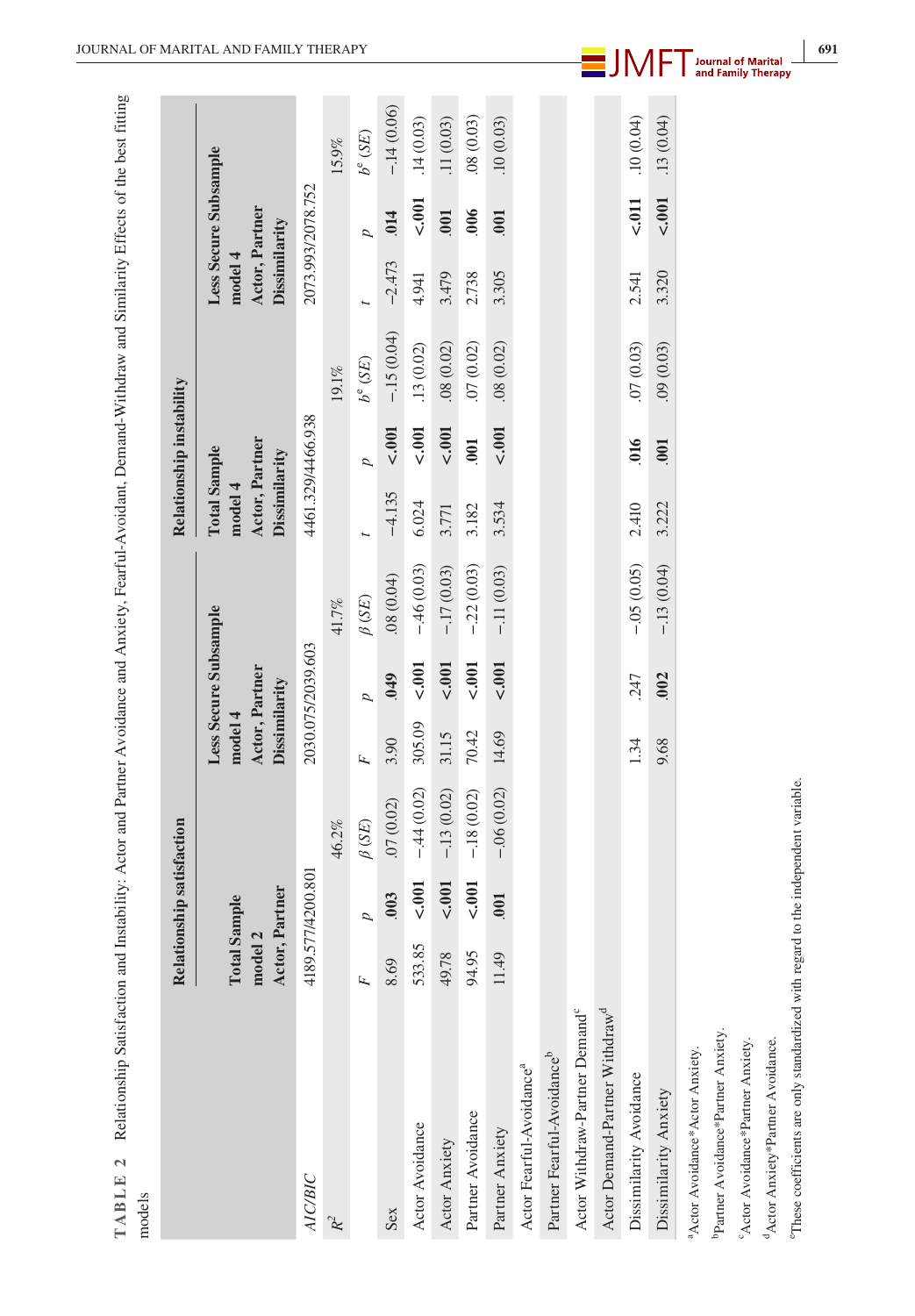effects were observed for actor Anxiety (*b* = .11), partner Avoidance (*b* = .08), partner Anxiety (*b* = .10), Dissimilarity of Avoidance ( $b = .10$ ), and Dissimilarity of Anxiety ( $b = .13$ ) (Table 2).

## **DISCUSSION**

In a large representative sample of Dutch couples, we examined whether attachment similarity predicted relationship satisfaction and instability beyond the impact of joint attachment insecurity. The main findings can be summarized as follows. Clear support was found for the insecurity hypothesis, with the main actor and partner effects of avoidance and anxiety replicating over both samples and outcomes. Findings with regard to the similarity hypothesis concerning with relationship satisfaction were inconsistent. Interactions between anxiety and avoidance did not influence relationship satisfaction. Attachment similarity did influence instability of the relationship.

#### **Insecurity effects**

In line with earlier studies, insecure actor and partner attachment were negatively associated with relationship satisfaction (Candel & Turliuc, 2019; Li & Chan, 2012) and positively with relationship instability (e.g., Birnbaum et al., 1997; Duemmler & Kobak, 2001). Of note, actor and partner insecurity effects were predominant after fearful-avoidance, demand-withdraw, and attachment similarity were taken into account. Another noteworthy finding was that attachment insecurity explained approximately 2.5 times more variance of relationship satisfaction than of relationship instability. This stands to reason as thinking about actually breaking up of the relationship will also involve considerations other than attachment-related determinants, such as consequences for children, finances, housing arrangements, etc. Actor avoidance had the strongest negative association with relationship satisfaction. The negative impact of avoidance on relationship satisfaction and stability likely hinges on the progressive erosion of connectedness between partners caused by denial of attachment needs (Mikulincer & Shaver, 2016). Actor anxiety may be less detrimental than actor avoidance because anxiously attached partners, in contrast to avoidant partners, try to satisfy their attachment needs in connection with their partners, albeit in *sub*optimal ways (e.g., by clinging, claiming, and sometimes blaming their partner).

Whereas actor effects of attachment concern one's own way of asking for support, validation and consolation, *partner effects* of attachment concern whether and how partners help to satisfy the actors' attachment needs. Partner avoidance showed negative associations with both relationship outcomes. Avoidant partners tend to be unavailable and unresponsive to the attachment needs of the other, enhancing dissatisfaction in the actor and adding to destabilization of the relationship. Again, partner anxiety was less detrimental than partner avoidance, presumably because they tend to be available to their partner. However, their responsiveness to their partner's needs is suboptimal because they are preoccupied with their own attachment needs which adds to the actor's dissatisfaction and instability of the relationship (Mikulincer & Shaver, 2016).

Interaction effects between anxiety and avoidance were absent for satisfaction and instability. It warrants mentioning that one cannot conclude from these null findings that fearful-avoidance and demand-withdraw patterns are irrelevant to relationship dynamics or outcomes. For example, main effects of anxiety and avoidance may predict demand-withdraw patterns in relations that are harmful to satisfaction and stability. The absence of interaction effects merely indicates that there are no additional multiplicative effects (i.e., actor anxiety\*actor avoidance, partner anxiety\*partner avoidance and actor avoidance\*partner anxiety).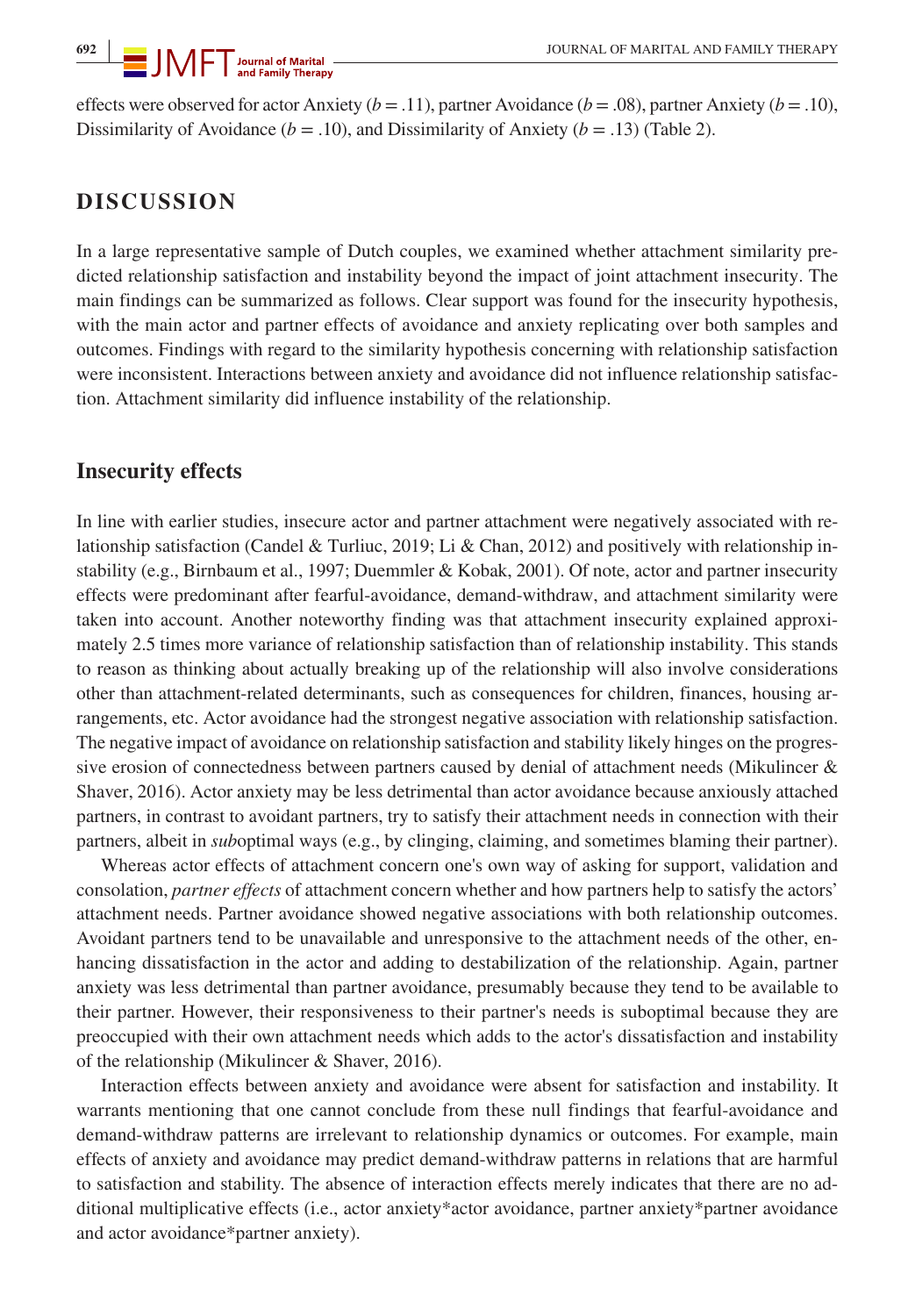

## **Similarity effects**

Attachment similarity predicted relationship stability, and inconsistently relationship satisfaction. Apparently, mutual understanding of a partner's blaming or withdrawal does not help much to feel more *satisfied* with relationship functioning, but it may help to *accept* insecure attachment behavior. It bears mentioning that these findings concerning instability were consistent across the full sample and less secure subsample, and that these attenuating similarity effects were found on top of the main effects of attachment insecurity, i.e., after the destructive main effects of actor and partner avoidance and anxiety were already accounted for. As was mentioned before, partners who resemble each other may share similar formative experiences and may better understand "where the other is coming from" (c.f. Gonzaga et al., 2007), which may facilitate acceptance. Additionally, partners similar in avoidance and anxiety probably share similar relational *aspirations*. Partners similar in anxiety strive for comparable levels of closeness, thus foregoing relationship instability because of escalating dynamics related to strong claiming behaviors in one partner that elicit enhanced autonomy needs in the less anxious partner, and vice versa. Likewise, when two partners are similar on avoidance or preferred degree of autonomy, relationship instability will not be fueled by heated autonomy vs. closeness discussions, not even when both partners opt for parallel lives. On the other hand, the strong main effect of actor avoidance implies that such distancing will come at the cost of weaker connectedness between partners and lower relationship satisfaction (Mikulincer & Shaver, 2016). In other words, our findings are in line with the notion that in some cases avoidant partners might form relatively stable, but less happy relationships.

## **Limitations and research implications**

This study is not without limitations. First, inherent to dyadic analyses, both partners need to participate. This prerequisite may have resulted in a selection bias towards lengthier and happier relationships. However, mean relationship satisfaction was fairly similar to the satisfaction reported by married couples in the original validation study of the DAS (Spanier, 1976). Also, the explained variances by the main effects model in the less secure sample were comparable to those of the inclusive representative sample. Nevertheless, we recommend future research incorporate substantial (sub-)clinical samples. Furthermore, this study focused on the relationship satisfaction and instability outcomes. Other relationship outcomes, such as relationship maintenance behaviors, communication patterns also deserve investigation because of their inherent clinical relevance. Finally, the crosssectional nature of the current study precludes definite conclusions regarding the direction of the associations between attachment and relationship functioning. Attachment insecurity may cause dissatisfaction with the relationship as well as relationship instability, but conversely, relationship problems may amplify avoidance of intimacy or anxiety about rejection just as well. Longitudinal designs are needed to more definitively determine the (bi-)directionality of associations.

## **Clinical implications**

This study documented that attachment-based couple dynamics are a predominant determining force in relationship satisfaction (in fact explaining almost half of its variance). Accordingly, it stands to reason that intervening in these crucial patterns constitutes a fertile approach in couple therapy. Emotionally Focused Couple Therapy (EFCT) is aimed at replacing insecure attachment strategies, i.e., de- and hyperactivation of the attachment system, with the secure primary attachment strategy (Johnson, 2004).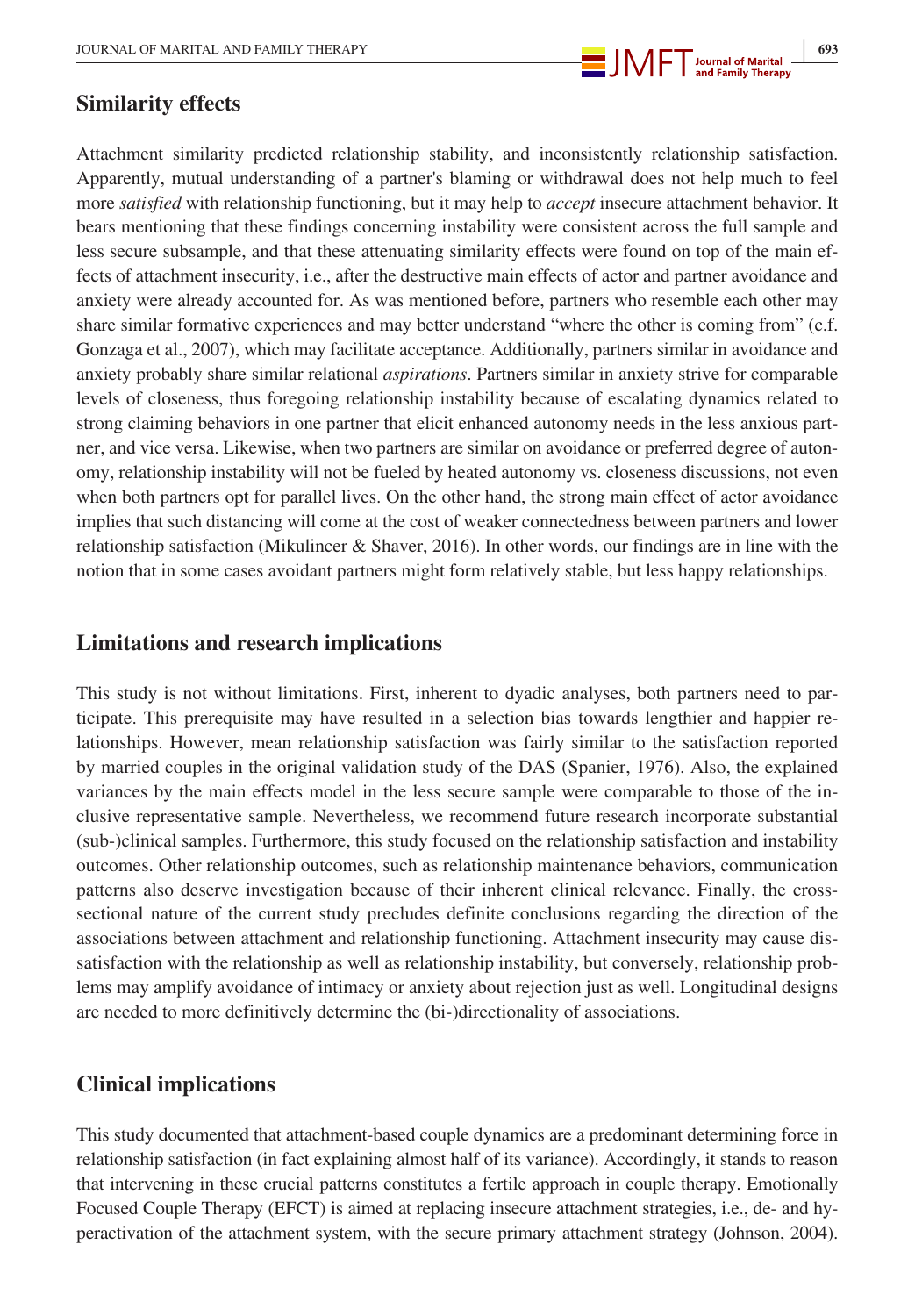EFCT's intervention model guides therapists through attachment change processes in several steps (Johnson, 2004). First, couples are urged to de-escalate. This means that partners go beyond the apparent content of their disagreement, e.g., household tasks, upbringing of the children, and learn that secondary attachment strategies, blaming and claiming or distancing, trigger insecure attachment behavior in the other partner contributing to escalation. We will illustrate these dynamics with a clinical case example.

Consider the case of Mary who is anxiously attached, living with John, who is avoidantly attached. John's proclivity to distance himself may make Mary feel unseen by John, and trigger insecure cognitions like "My partner does not love me", thus amplifying her anxiety about rejection and abandonment. Mary estimates that *openly expressing* her fear of rejection and need for approval, i.e., the primary attachment strategy, is too risky because of her previous experiences that proximity bids can be followed by rejection. Therefore, Mary applies a secondary attachment strategy and blames John for not validating her. Although blaming leaves her less vulnerable, the effect it has on John is problematic. John feels criticized, which triggers his core cognition, "I can never live up to Mary's expectations". Again, instead of *sharing* this thought and the feelings of insecurity it triggers, i.e., the primary attachment strategy, he reacts by deactivating his attachment system in order to avoid the painful emotions, thus making Mary more anxious. It is important that both partners recognize the destructive effect their insecure attachment strategy has on the other partner: distancing by John fuels attachment fears in Mary which are expressed by blaming, and blaming fuels further distancing, etc. Recognizing and exploring this spiral may function as a vehicle for mutual understanding between partners and assist the couple to stop the escalation.

Next, in order to flip the spiral, partners are encouraged to refrain from using their secondary attachment strategies, and instead to apply the primary attachment strategy. This means the EFCT therapist has to re-engage the withdrawing partner, in our case example John. As can be seen from our findings this step is essential as actor avoidance explains a large part of relationship dissatisfaction. This step is also challenging because the therapist first has to turn on John's deactivated attachment system and aid him in discovering his attachment-based fears by upregulating them and to reveal his attachment needs. In case of John this concerns his fear of not living up to Mary's expectations and his need for acceptance by Mary. Hence, the therapist encourages John to disclose these fears and concerns to Mary. It is essential for Mary to understand that John's withdrawal is caused by his thoughts of not living up to her expectations instead of a plain desire to avoid intimacy which would immediately trigger her fear of rejection (Johnson, 2004). This task becomes easier when Mary is able to acknowledge that her blaming triggers his withdrawal: "When I blame you, you think you have failed and you want to avoid the feelings this triggers inside of you." Only when Mary acts more secure, John will not relapse immediately into withdrawal.

In similar vein, it is essential for John to understand that Mary's blaming is a disguised expression of her need for connection. With this in mind, it will be easier for John to stay available and responsive, the two building blocks of secure attachment (Ainsworth et al.,1978), to Mary's attempts to connect (Johnson, 2004). For Mary, developing trust that John will be available is crucial to downregulate her hyperactivated attachment system. Subsequently, she can exercise the primary attachment strategy by seeking proximity and openly expressing her anxiety about being rejected and her need for his approval. In short, only when the withdrawer re-engages (John) can the blamer be expected to soften (Mary), and vice versa. These specific change processes are identified and explained to the couple to enhance secure attachment and relationship satisfaction (Dalgleish et al., 2015; Johnson & Greenberg, 1988).

EFCT's core intervention of replacing secondary attachment strategies by the primary strategy, will work in favor of the two effects we found in this study. First and foremost, EFCT targets the negative main effects of actor and partner avoidance and anxiety. Second, the reduction of insecurity may often result in more similarity between both partners, and we found similarity to partially buffer the negative main effects of attachment insecurity on relationship instability and, for less secure couples, relationship satisfaction.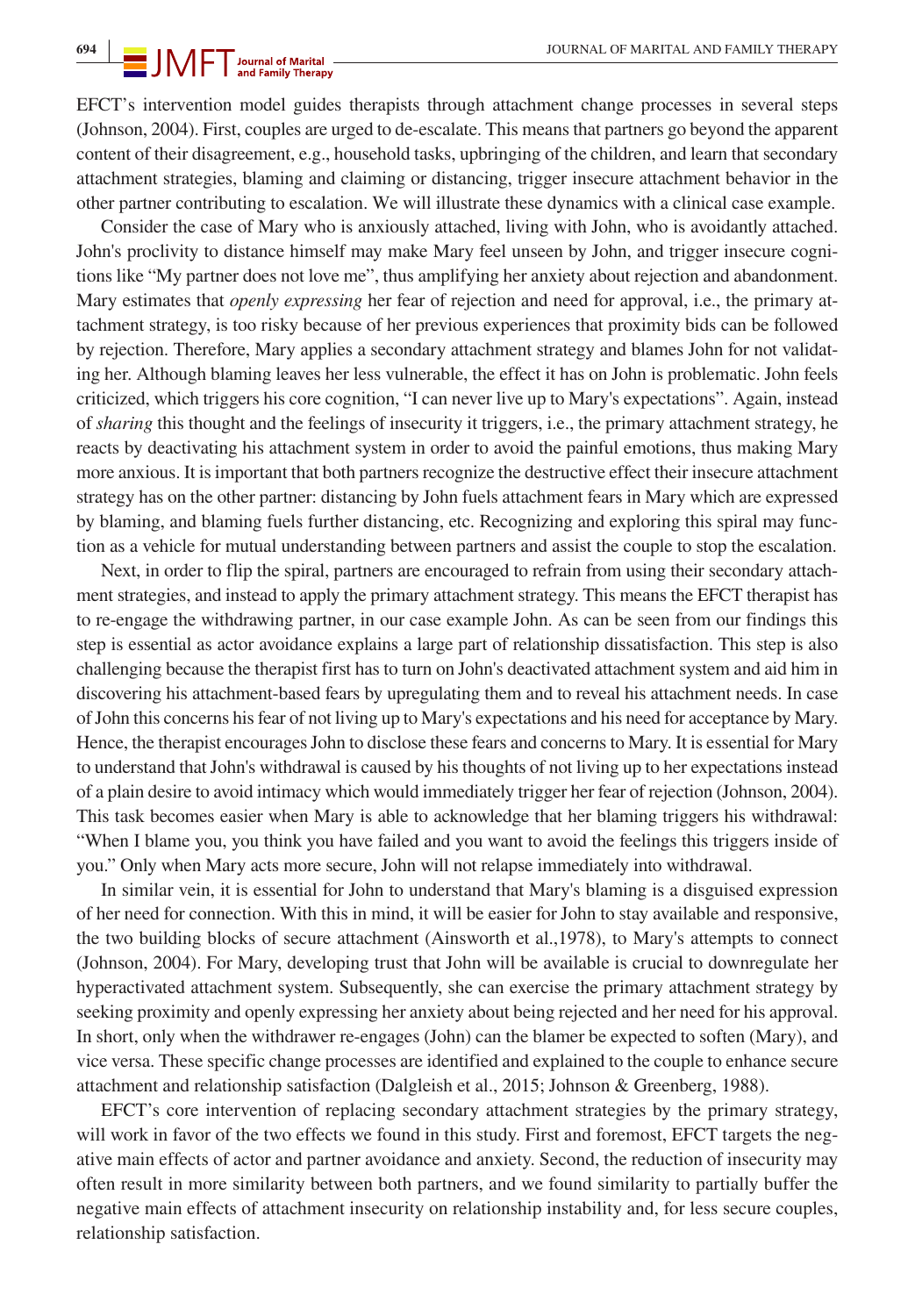

In clinical practice, the balance between the buffering effect of attachment similarity and the detrimental effect of insecure attachment presumably depends on the couple's specific combination and severity of their attachment strategies and the therapeutic modification thereof over the course of therapy. In couples with a dissimilar attachment constellation (i.e., pairings of an anxiously attached partner with an avoidantly attached partner, an anxiously or avoidantly attached partner with a securely attached partner, or two anxiously or avoidantly attached partners with dissimilar severity levels) there will be no buffering similarity effect. Reduction of insecurity will be the focus of treatment. This is also the case with partners displaying similar severe insecure attachment. However, in couples with similar mild insecure attachment, which may be achieved over the course of therapy, the negative effects of residual insecure attachment may be buffered by the positive effects of attachment similarity. Such couples may be stable and relatively satisfied. Their emotion coregulation may include limited hyperactivation and reassurance seeking, or alternatively limited deactivating emotional dynamics, but these patterns may be experienced as sufficiently functional. In these cases the therapist and the couple may decide to re-focus treatment from a sustained attachment-focused approach to other relational issues, or to end therapy altogether. Finally, it should be mentioned that instability is only modestly associated with insecure attachment, implying that therapists need to explore other potential causes of break up and other targets for interventions, such as discussing conflicts about the upbringing of children, spending more time together to discover (new) shared interests, the sexual relation, etc.

## **Conclusion**

Attachment insecurity was shown to be highly detrimental to relationship satisfaction, and to pose a threat to relationship stability, albeit to a lesser extent. Avoidant attachment was found to be especially harmful to relationship outcome. Hence, treatment should prioritize the substitution of insecure secondary attachment strategies for the secure primary attachment strategy. An interesting finding of this study was that attachment similarity may attenuate the negative effects of insecure attachment. This finding suggests that it may not always be necessary to change mild residual but similar attachment problems.

#### **ORCID**

*Henk Jan Conradi* • <https://orcid.org/0000-0002-8013-0408>

#### **REFERENCES**

- Acitelli, L. K., Kenny, D. A., & Weiner, D. (2001). The importance of similarity and understanding of partners' marital ideals to relationship satisfaction. *Personal Relationships*, *8*(2), 167–185. [https://doi.org/10.1111/j.1475-6811.2001.](https://doi.org/10.1111/j.1475-6811.2001.tb00034.x) [tb00034.x.](https://doi.org/10.1111/j.1475-6811.2001.tb00034.x)
- Ainsworth, M.D.S., Blehar, M.C., Waters, E., & Wall, S. (1978). *Patterns of attachment: A psychological study of the strange situation*. Lawrence Erlbaum.
- Bartholomew, K., & Horowitz, L. M. (1991). Attachment styles among young adults: A test of a four-category model. *Journal of Personality and Social Psychology*, *61*(2), 226–244. [https://doi.org/10.1037/0022-3514.61.2.226.](https://doi.org/10.1037/0022-3514.61.2.226)
- Birnbaum, G. E., Orr, I., Mikulincer, M., & Florian, V. (1997). When marriage breaks up: Does attachment style contribute to coping and mental health? *Journal of Social and Personal Relationships*, *14*(5), 643–654. [https://doi.](https://doi.org/10.1177/0265407597145004) [org/10.1177/0265407597145004](https://doi.org/10.1177/0265407597145004).
- Brennan, K. A., Clark, C. L., & Shaver, P. R. (1998). Self-report measurement of adult attachment: an integrative overview. In J. A. Simpson & W. S. Rholes (Eds.), *Attachment Theory and Close Relationships* (pp. 46–76). The Guilford Press.
- Busby, D. M., & Holman, T. B. (2009). Perceived match or mismatch on the Gottman conflict styles: Associations with relationship outcome variables. *Family Process*, *48*(4), 531–545. <https://doi.org/10.1111/j.1545-5300.2009.01300.x>.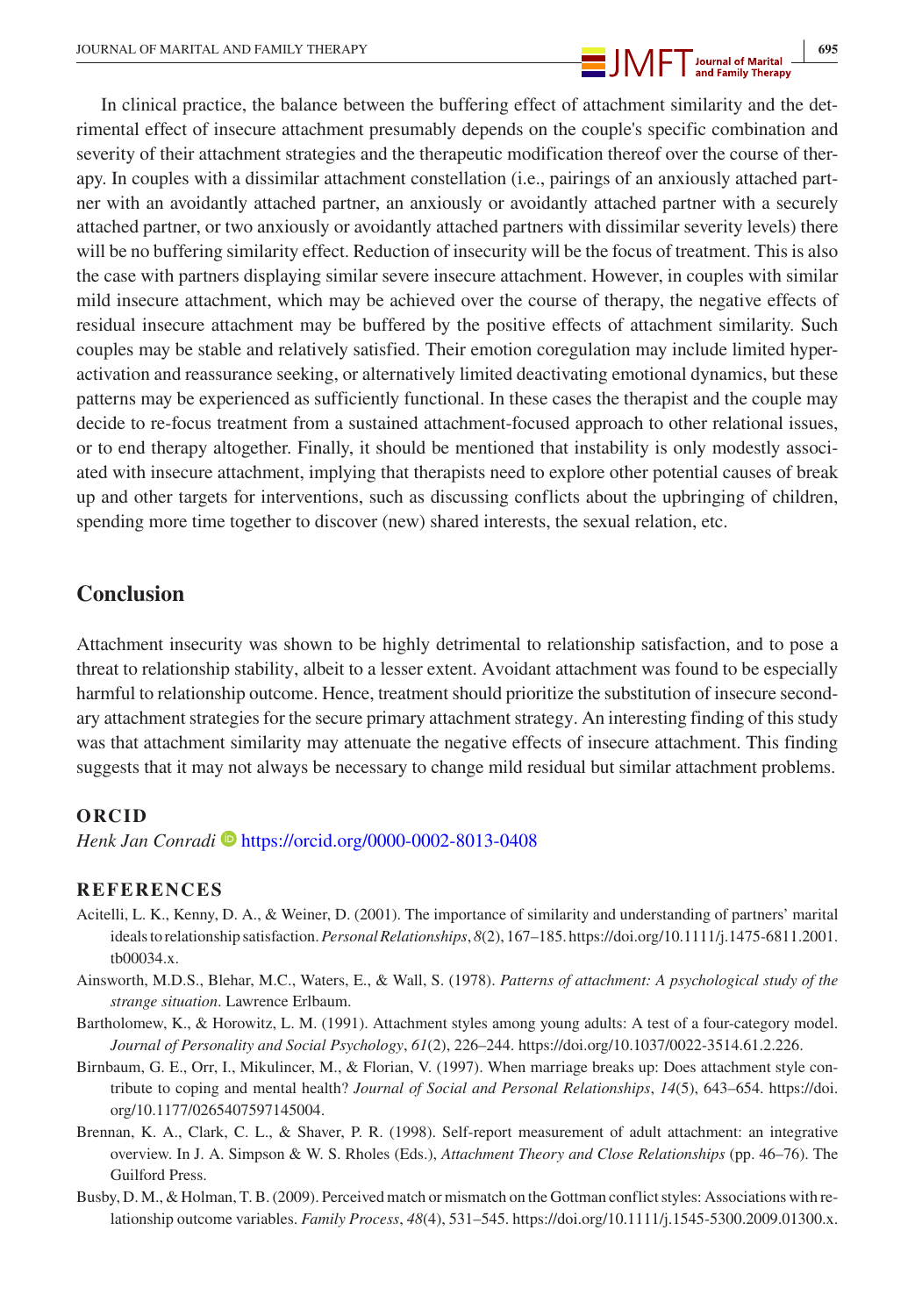- Candel, O. S., & Turliuc, M. N. (2019). Insecure attachment and relationship satisfaction: A meta-analysis of actor and partner associations. *Personality and Individual Differences*, *147*, 190–199. [https://doi.org/10.1016/j.](https://doi.org/10.1016/j.paid.2019.04.037) [paid.2019.04.037.](https://doi.org/10.1016/j.paid.2019.04.037)
- Chow, C. M., Buhrmester, D., & Tan, C. C. (2014). Interpersonal coping styles and couple relationship quality: Similarity versus complementarity hypotheses. *European Journal of Social Psychology*, *44*(2), 175–186. [https://](https://doi.org/10.1002/ejsp.2000) [doi.org/10.1002/ejsp.2000.](https://doi.org/10.1002/ejsp.2000)
- Christensen, A. (1988). Dysfunctional interaction patterns in couples. In P. Noller & M. A. Fitzpatrick (Eds.), *Perspectives on marital interaction* (pp. 31–52). Multilingual Matters LTD.
- Conradi, H. J., Dingemanse, P., Noordhof, A., Finkenauer, C., & Kamphuis, J. H. (2018). Effectiveness of the 'Hold me Tight' relationship enhancement program in a self-referred and a clinician-referred sample: An Emotionally Focused Couples Therapy-based approach. *Family Process*, *57*(3), 613–628. [https://doi.org/10.1111/famp.12305.](https://doi.org/10.1111/famp.12305)
- Conradi, H. J., Gerlsma, C., van Duijn, M., & de Jonge, P. (2006). Internal and external validity of the Experiences in Close Relationships questionnaire in an American and two Dutch samples. *European Journal of Psychiatry*, *20*, 258–269.
- Cook, W. L., & Kenny, D. A. (2005). The Actor-Partner Interdependence Model: A model of bidirectional effects in developmental studies. *International Journal of Behavioral Development*, *29*(2), 101–109. [https://doi.](https://doi.org/10.1080/01650250444000405) [org/10.1080/01650250444000405](https://doi.org/10.1080/01650250444000405).
- Crane, D. R., Newfield, N., & Armstrong, D. (1984). Predicting divorce at marital therapy intake: Wives' distress and the marital status inventory. *Journal of Marital and Family Therapy*, *10*(3), 305–312. [https://doi.](https://doi.org/10.1111/j.1752-0606.1984.tb00021.x) [org/10.1111/j.1752-0606.1984.tb00021.x.](https://doi.org/10.1111/j.1752-0606.1984.tb00021.x)
- Dalgleish, T. L., Johnson, S. M., Moser, M. B., Wiebe, S. A., & Tasca, G. A. (2015). Predicting key change events in emotionally focused couple therapy. *Journal of Marital and Family Therapy*, *41*(3), 260–275. [https://doi.](https://doi.org/10.1111/jmft.12101) [org/10.1111/jmft.12101.](https://doi.org/10.1111/jmft.12101)
- Davila, J., & Bradbury, T. N. (2001). Attachment insecurity and the distinction between unhappy spouses who do and do not divorce. *Journal of Family Psychology*, *15*(3), 371–393. [https://doi.org/10.1037/0893-3200.15.3.371.](https://doi.org/10.1037/0893-3200.15.3.371)
- Doumas, D. M., Pearson, C. L., Elgin, J. E., & McKinley, J. L. (2008). Adult attachment as a risk factor for intimate partner violence: the "mispairing" of partners' attachment styles. *Journal of Interpersonal Violence*, *23*(5), 616–634. [https://doi.org/10.1177/0886260507313526.](https://doi.org/10.1177/0886260507313526)
- Duemmler, S., & Kobak, R. (2001). The development of attachment and commitment in dating relationships: Attachment security as a relationship construct. *Journal of Adolescence*, *24*, 401–415.<https://doi.org/10.1006/jado.2001.0406>.
- Feeney, J. A., & Noller, P. (1990). Attachment style as a predictor of adult romantic relationships. *Journal of Personality and Social Psychology*, *58*, 281–291. [https://doi.org/10.1037/0022-3514.58.2.281.](https://doi.org/10.1037/0022-3514.58.2.281)
- Feeney, J.A., Noller, P., & Callan, V.J. (1994). Attachment style, communication and satisfaction in the early years of marriage. In K. Bartholomew & D. Perlman (Eds.), *Advances in personal relationships*, Vol. *5* Attachment processes in adulthood, (pp. 269–308). Jessica Kingsley Publishers.
- Fraley, R. C., & Brumbaugh, C. C. (2004). A dynamical systems approach to understanding stability and change in attachment security. In W. S. Rholes & J. A. Simpson (Eds.), *Adult attachment: Theory, research, and clinical implications* (pp. 86–132). Guilford Press.
- Gattis, K. S., Berns, S., Simpson, L. E., & Christensen, A. (2004). Birds of a feather or strange birds? Ties among personality dimensions, similarity, and marital quality. *Journal of Family Psychology*, *18*(4), 564–574. [https://doi.](https://doi.org/10.1037/0893-3200.18.4.564) [org/10.1037/0893-3200.18.4.564.](https://doi.org/10.1037/0893-3200.18.4.564)
- Gonzaga, G. C., Campos, B., & Bradbury, T. (2007). Similarity, convergence, and relationship satisfaction in dating and married couples. *Journal of Personality and Social Psychology*, *93*(1), 34–48. [https://doi.](https://doi.org/10.1037/0022-3514.93.1.34) [org/10.1037/0022-3514.93.1.34.](https://doi.org/10.1037/0022-3514.93.1.34)
- Gottman, J. M. (1999). *The marriage clinic: A scientifically based marital therapy*. W.W. Norton.
- Hazan, C., & Shaver, P. (1987). Romantic love conceptualized as an attachment process. *Journal of Personality and Social Psychology*, *52*(3), 511–524. [https://doi.org/10.1037/0022-3514.52.3.511.](https://doi.org/10.1037/0022-3514.52.3.511)
- Hox, J. (2010). *Multilevel analysis: Techniques and applications*. Routledge.
- Jacobson, N. S., & Margolin, G. (1979). *Marital therapy: Strategies based on social learning and behavior exchange principles*. Brunner/Mazel.
- Johnson, S. (2004). *The practice of emotionally focused couple therapy* (1st/2nd edn). Brunner-Routledge.
- Johnson, S.M., & Greenberg, L.S. (1988). Relating process to outcome in marital therapy. *Journal of Marital and Family Therapy*, *14*(2), 175–183.